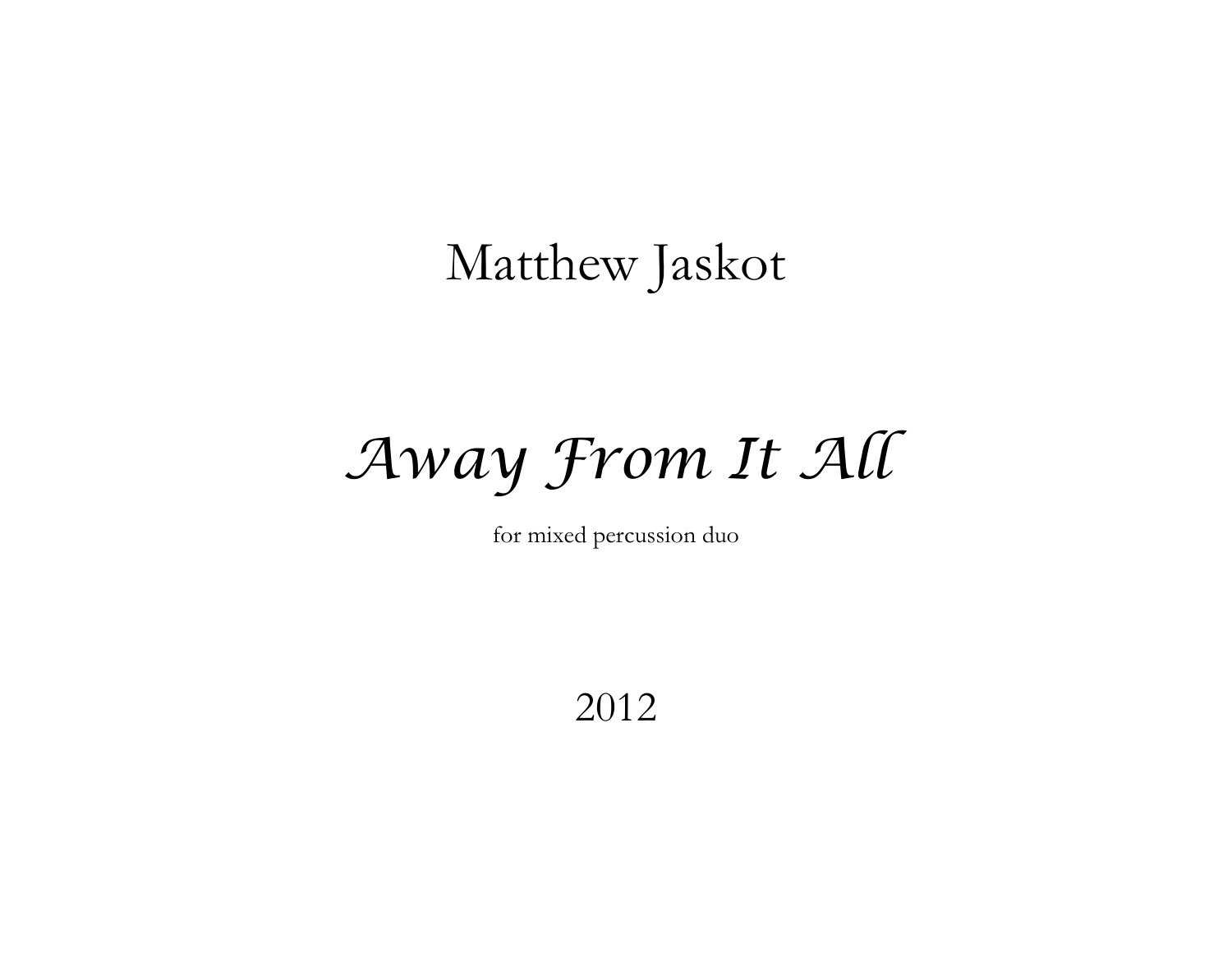### Instrumentation

Player 1:

Sizzle Cymbal, Splash Cymbal, Suspended Cymbal (large), Tam-tam (Medium) Bongos, Temple Blocks Marimba

> Player 2 Tambourine, 3 Toms (H, M, L), 2 Wood Blocks (H, L) Crotales (sounding E6, F6, G#6), Vibraphone

### By Movement:

#### **I. On the Road**

P1: bongos, temple blocks P2: toms, wood blocks

#### **II. Unfamiliar Surroundings**

P1: all cymbals, tam-tam, tambourine P2: crotales, vibraphone

#### **III. Playing with Legos**

P1: bongos, marimba P2: tambourine, toms, vibraphone, woodblocks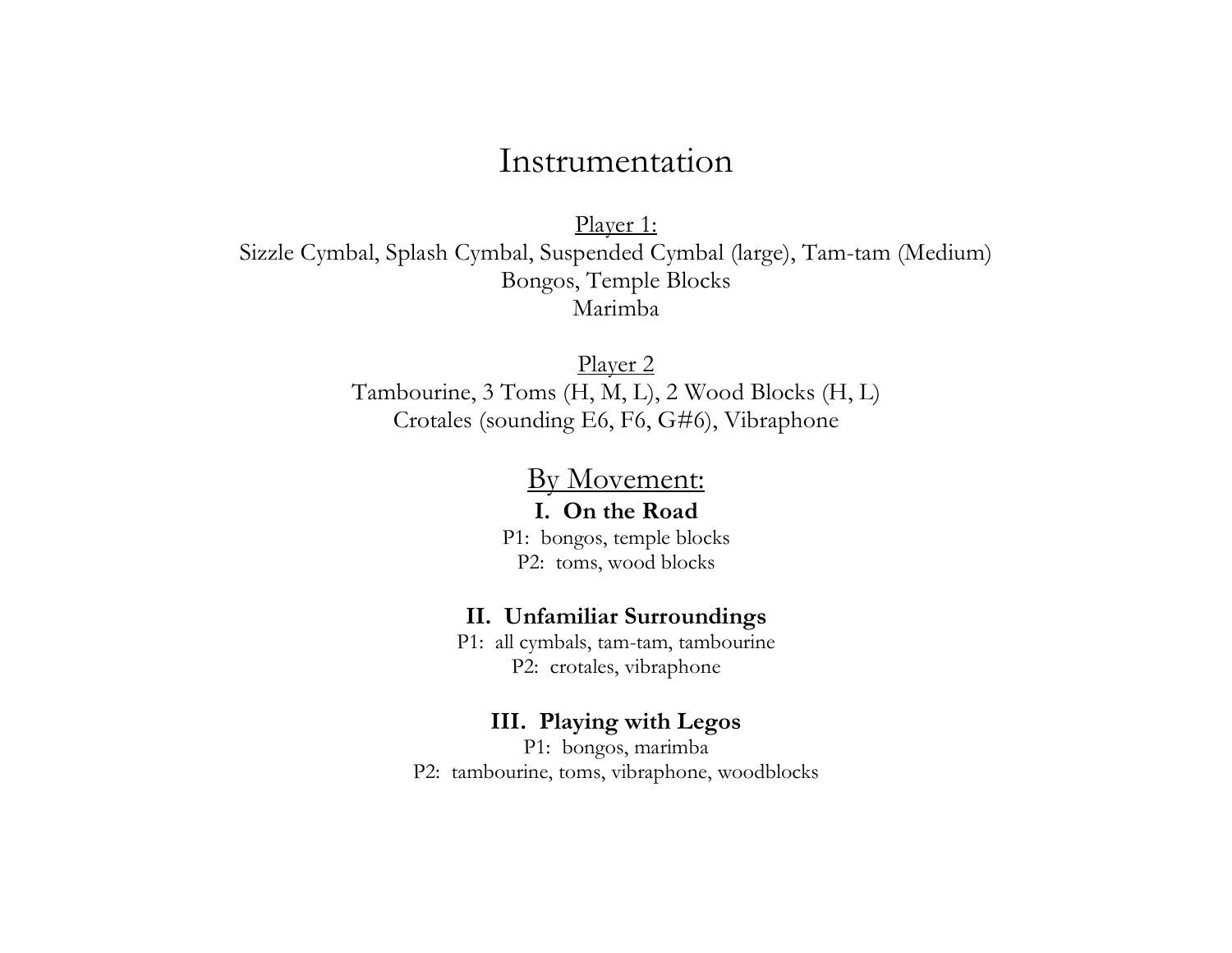Note on Movement 3: In the score, percussion 1 and 2 are flipped in order for the vibraphone part to be above the marimba part to aide reading. However, as listed above and because of the previous movements, player 1 should play the Percussion 2 part, and vice versa.

> Approximate Duration: **I. On the Road** – ca. 3' **II. Unfamiliar Surroundings** – ca. 6' **III. Playing With Legos** – ca. 8'45"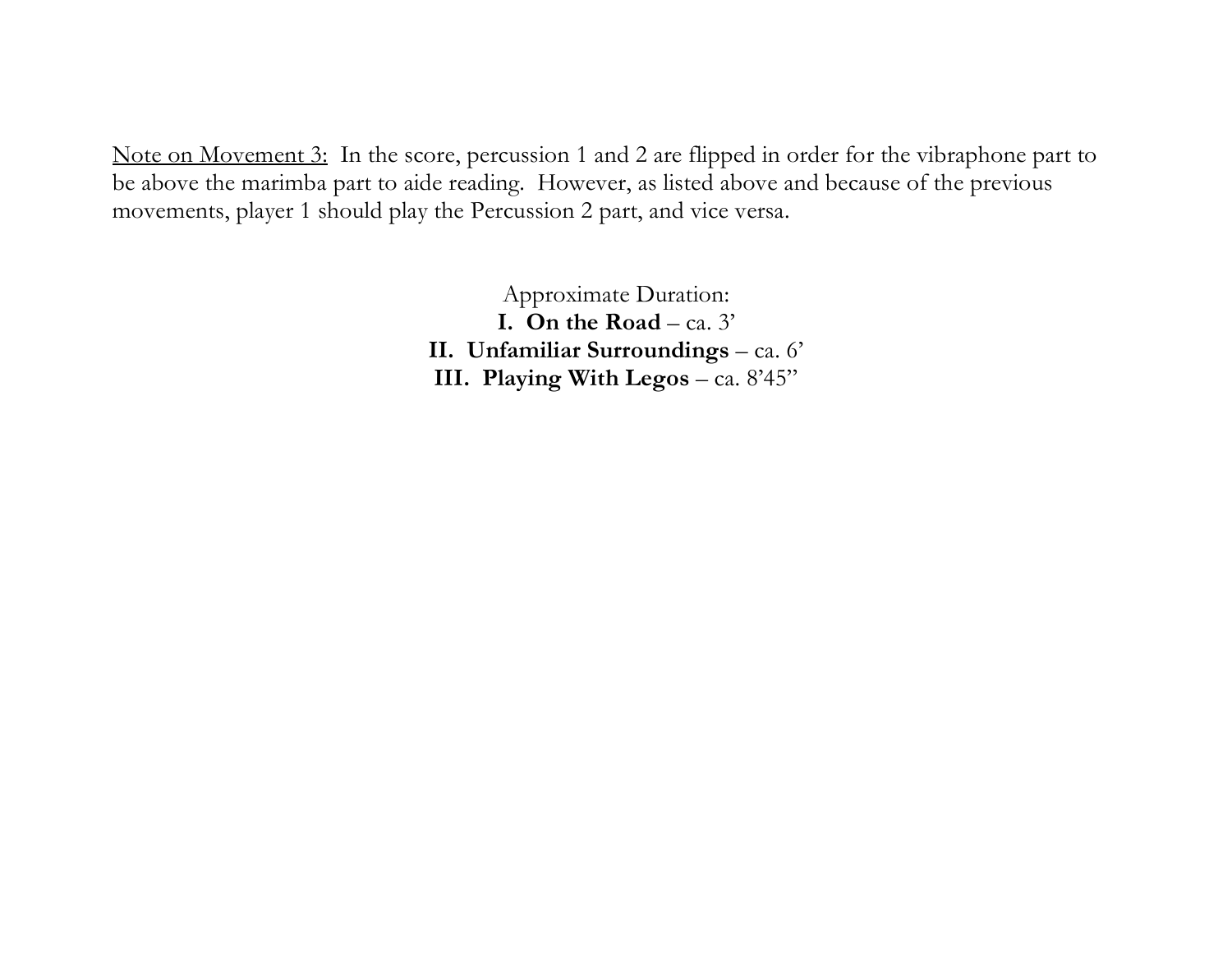## **Away from It All**



(2012) Matthew Jaskot





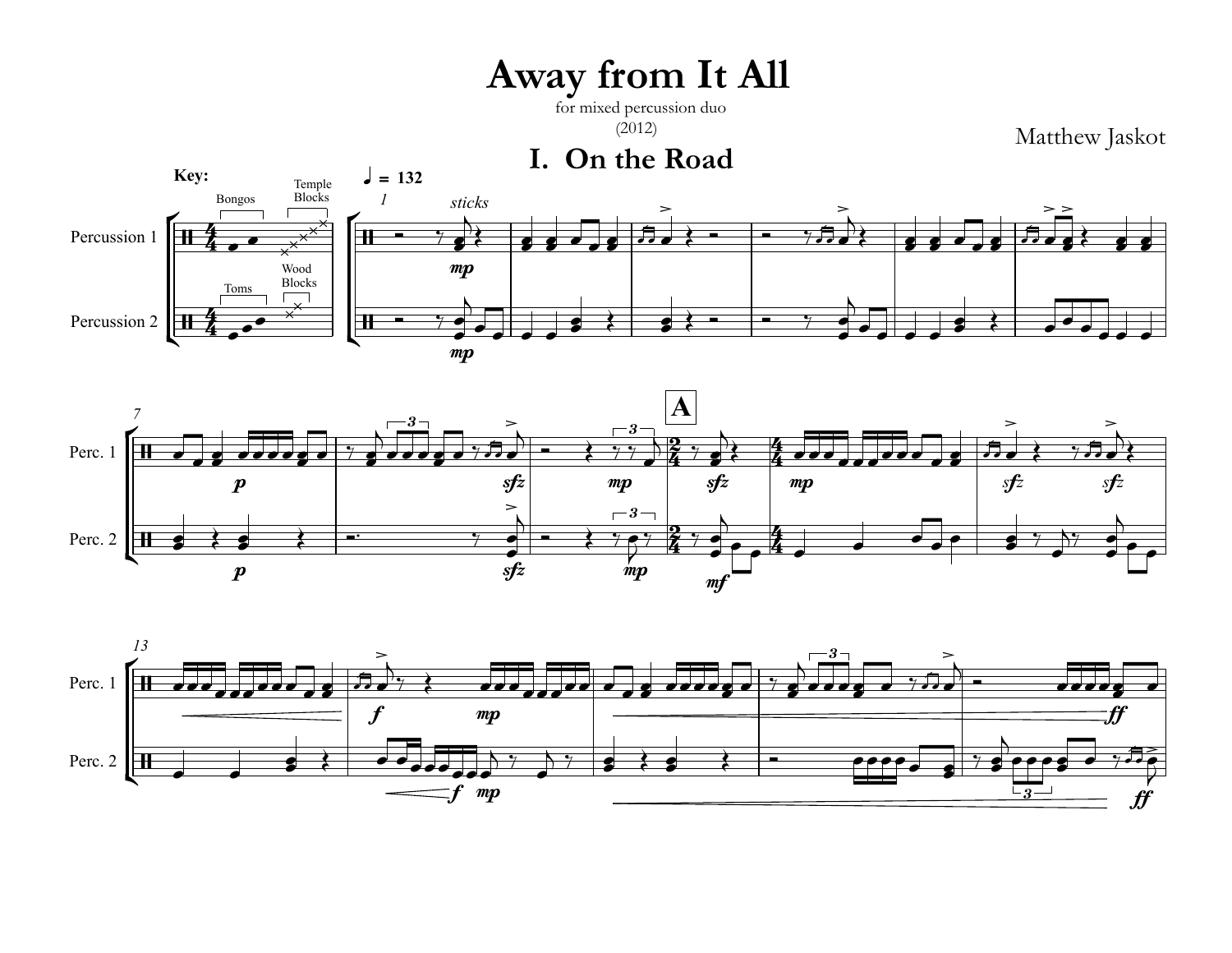





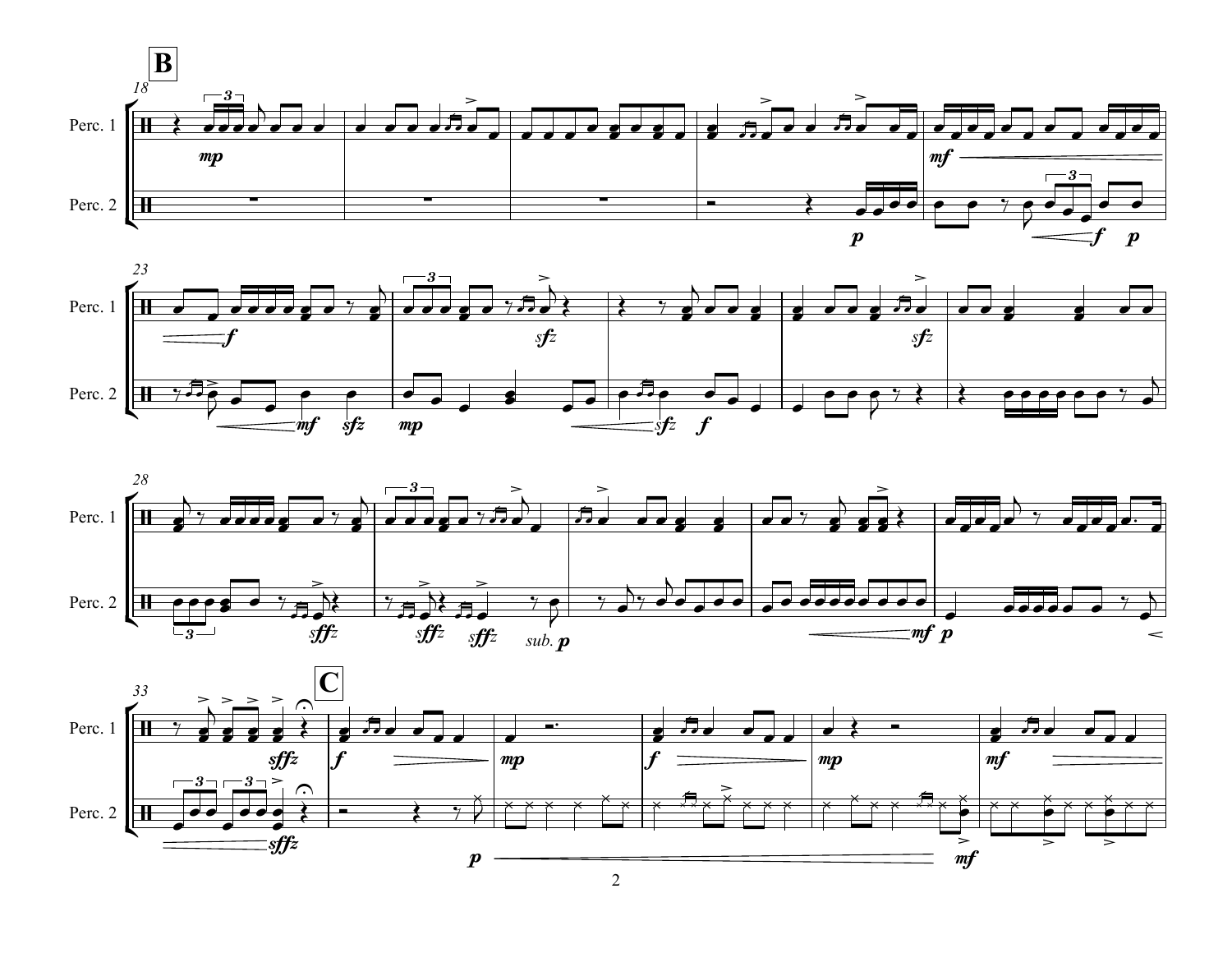





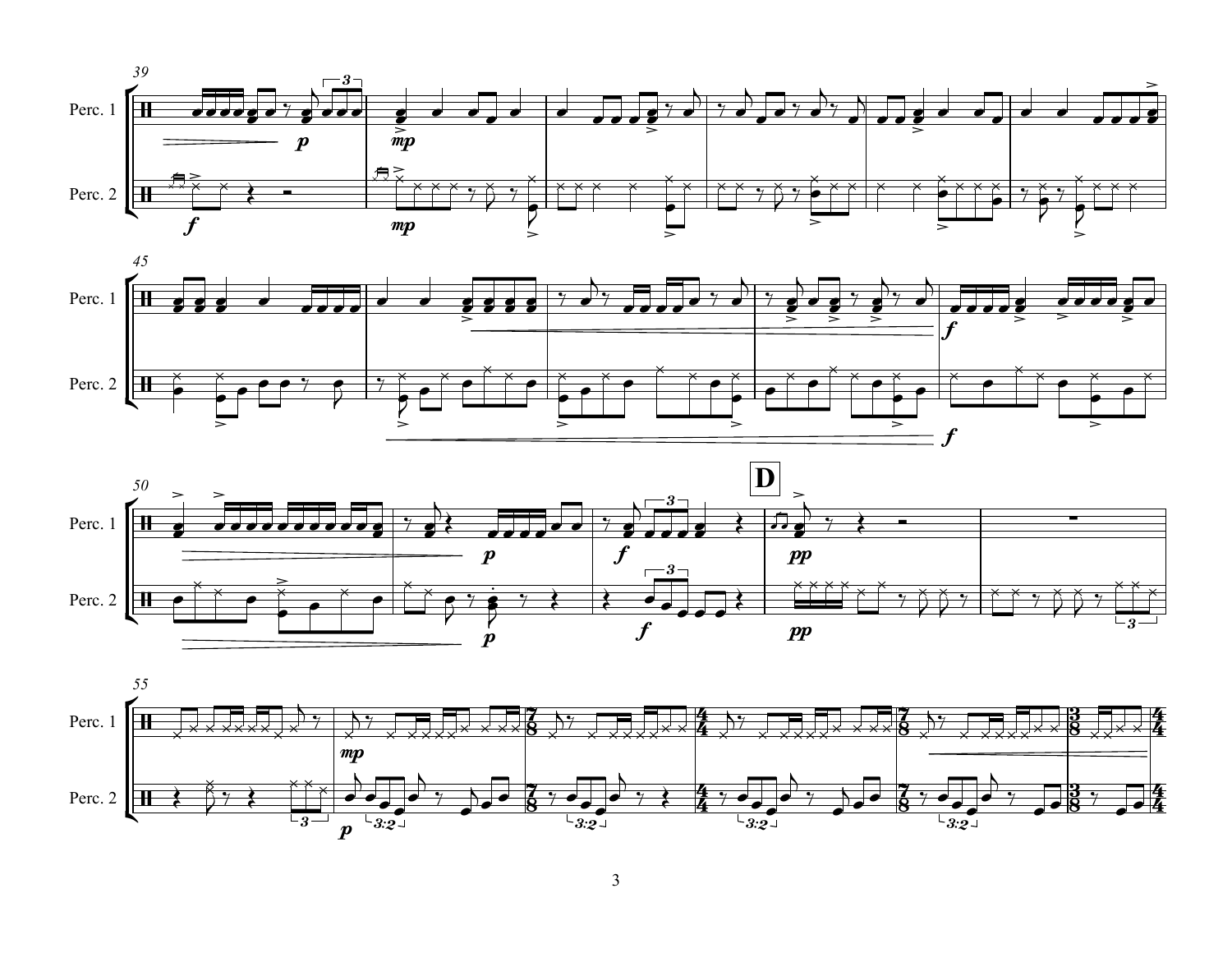





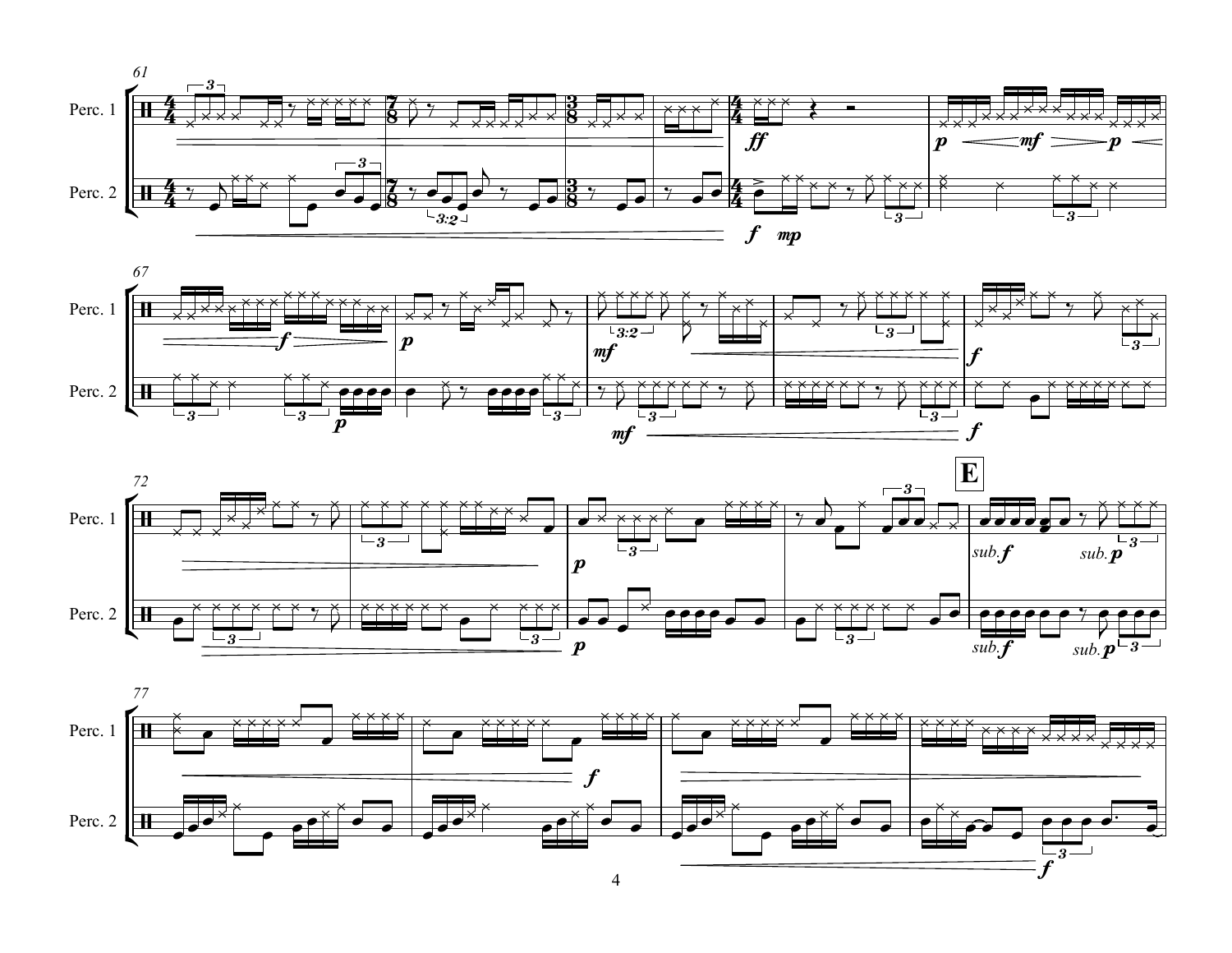



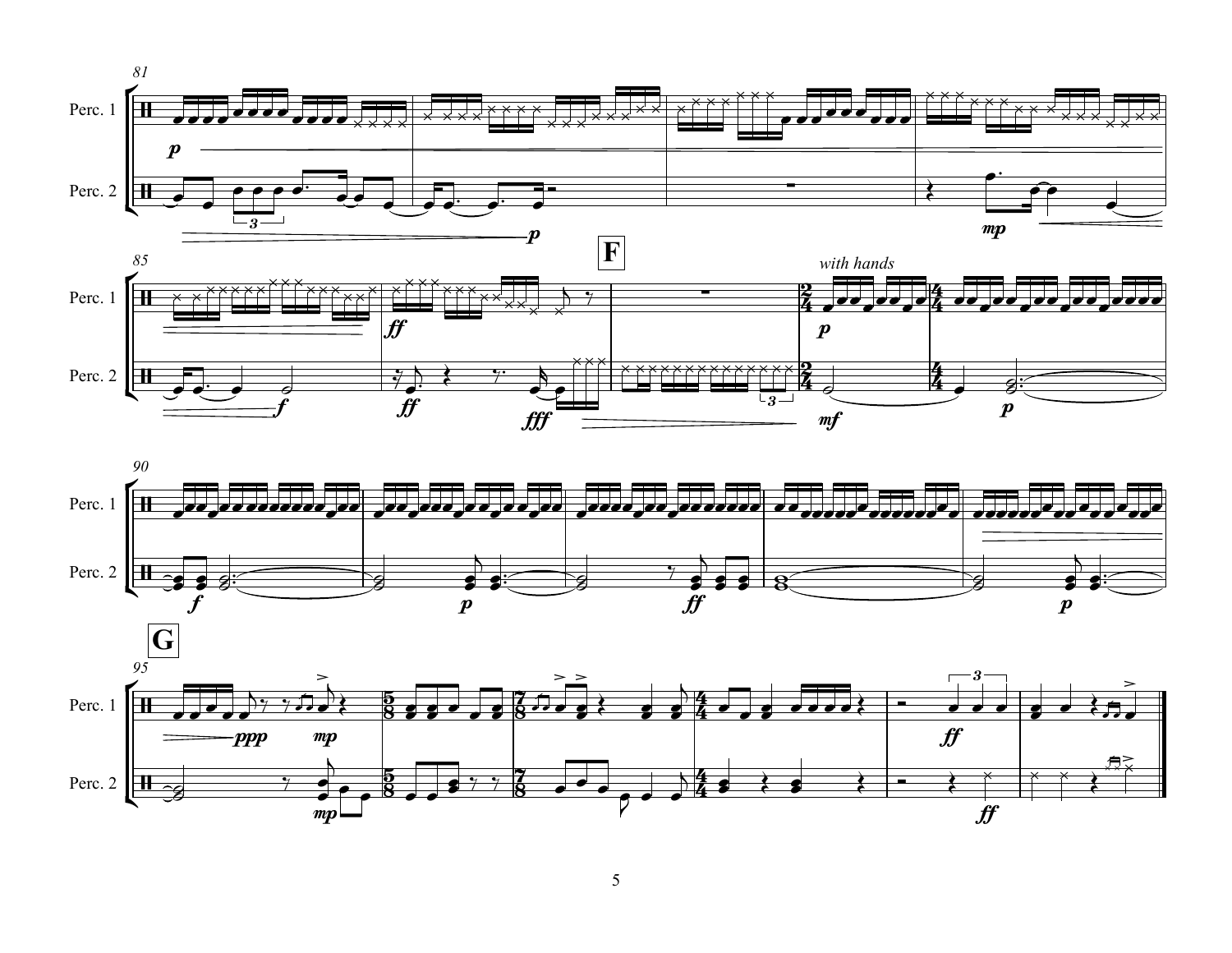## **II. Unfamiliar Surroundings**



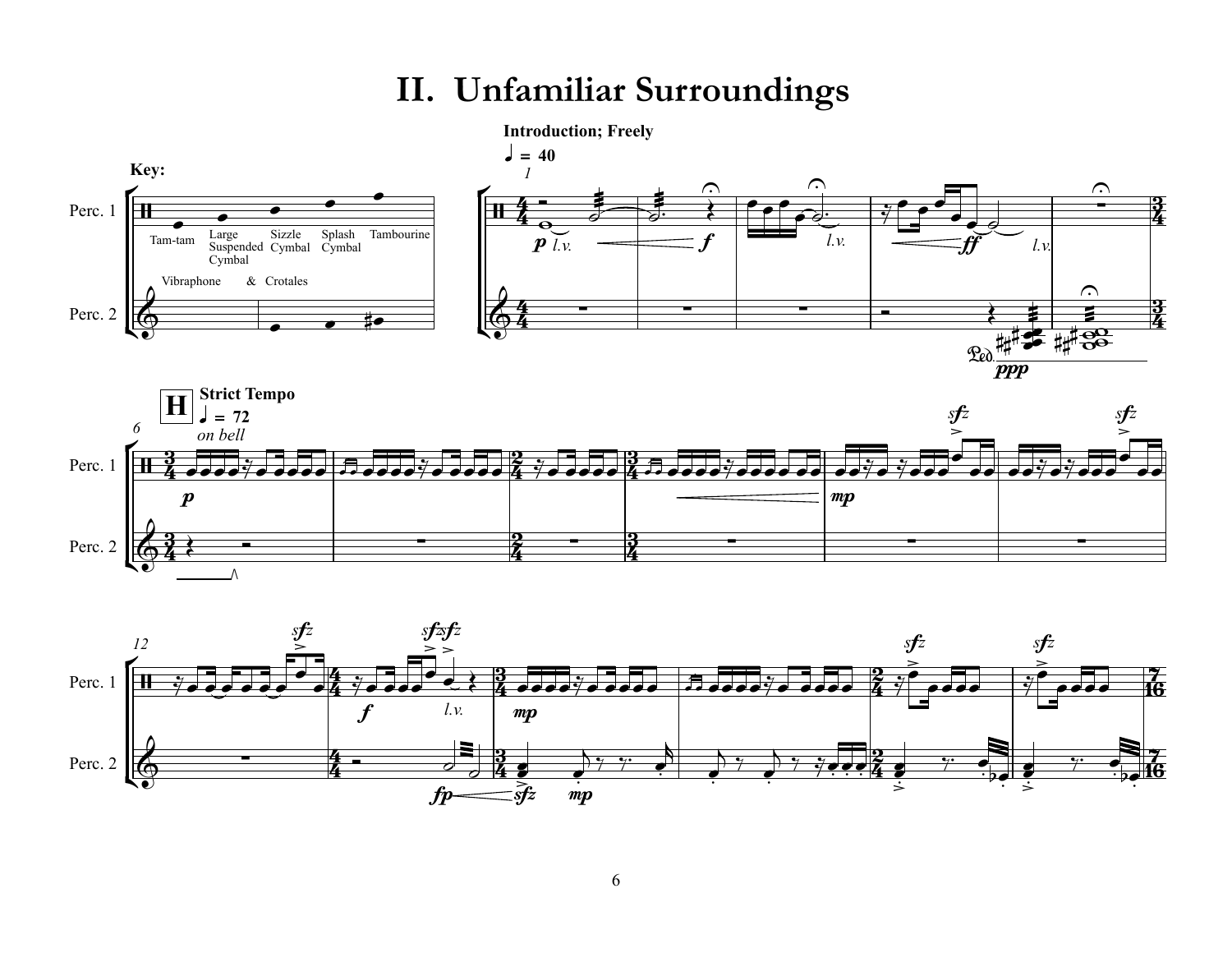





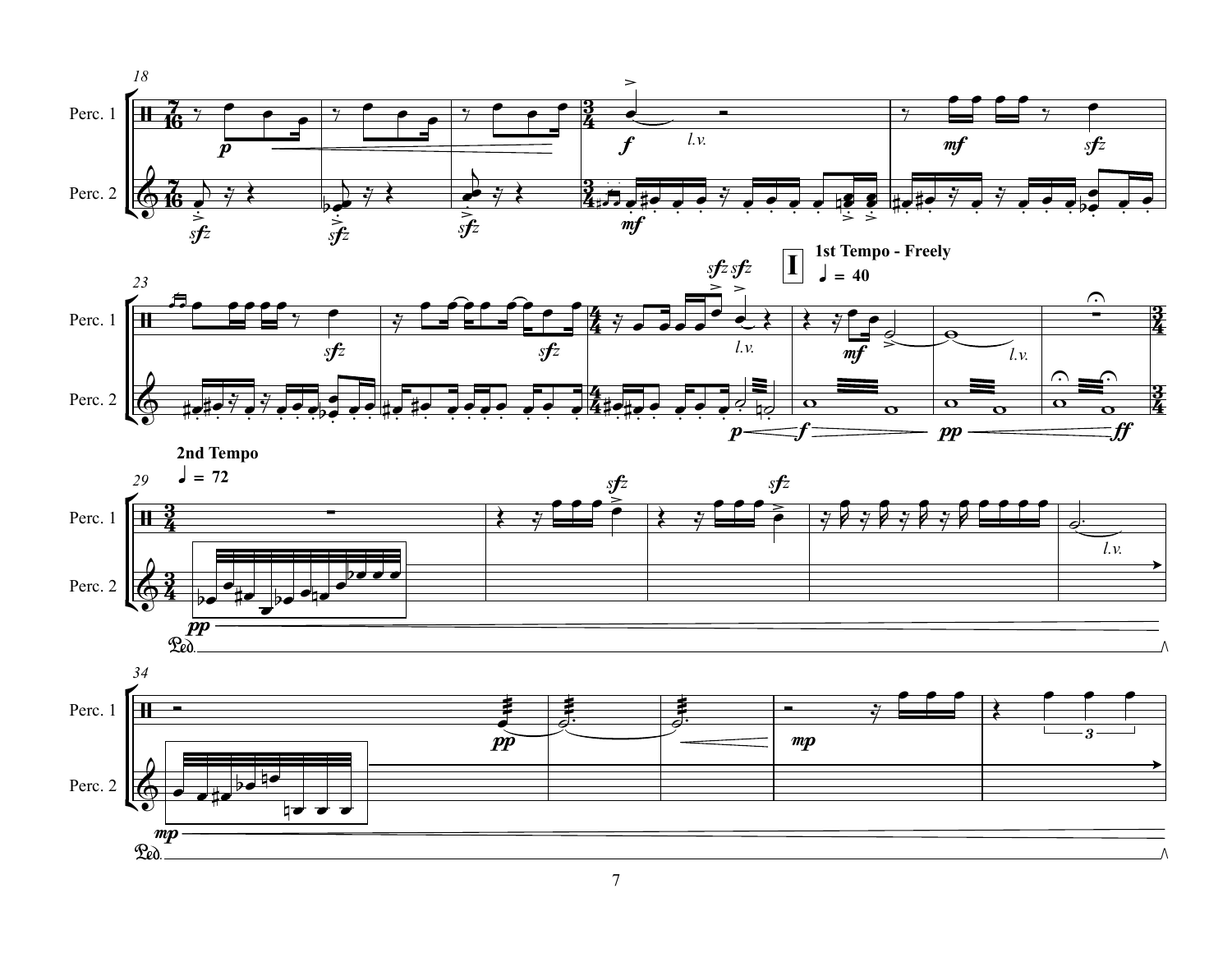



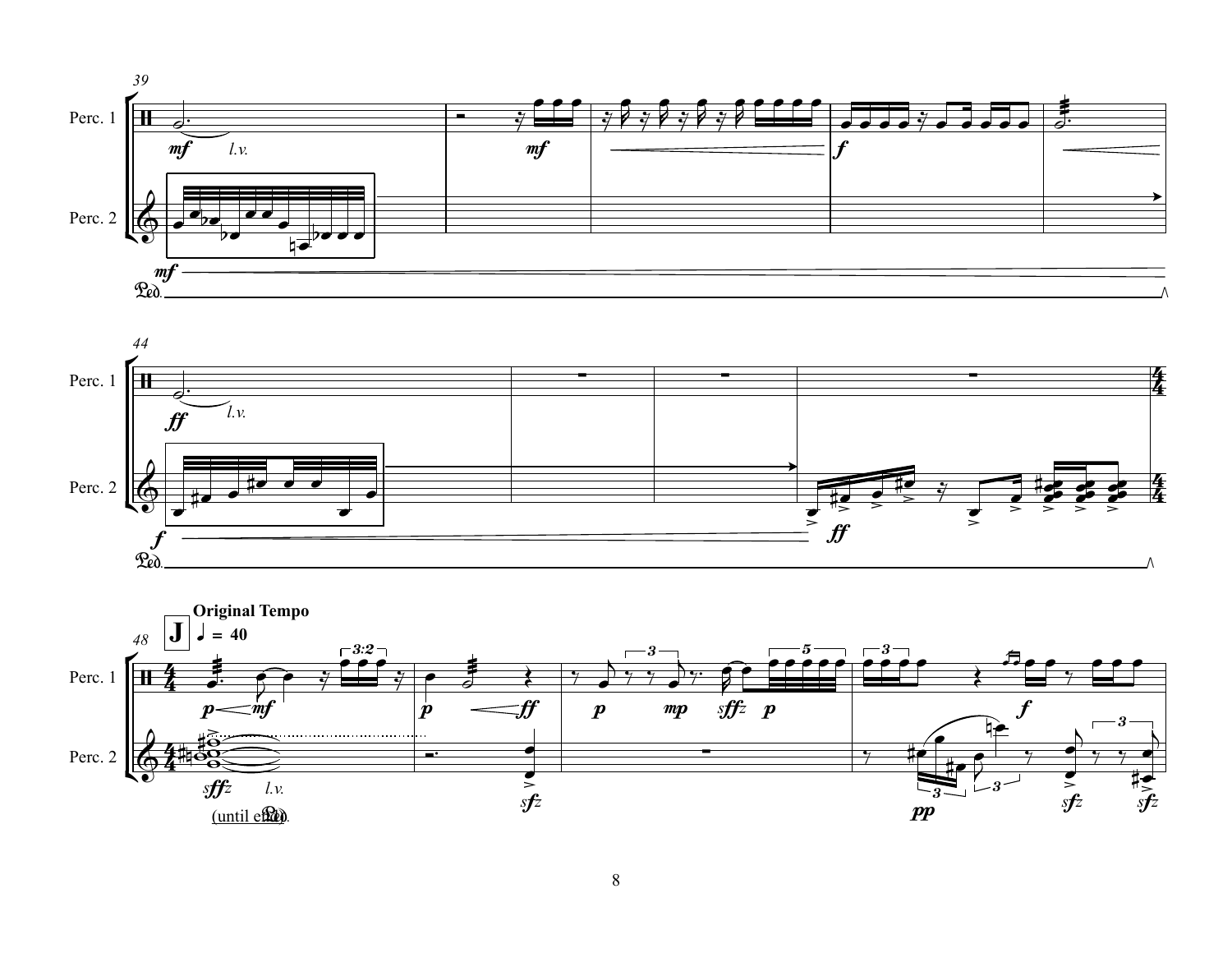



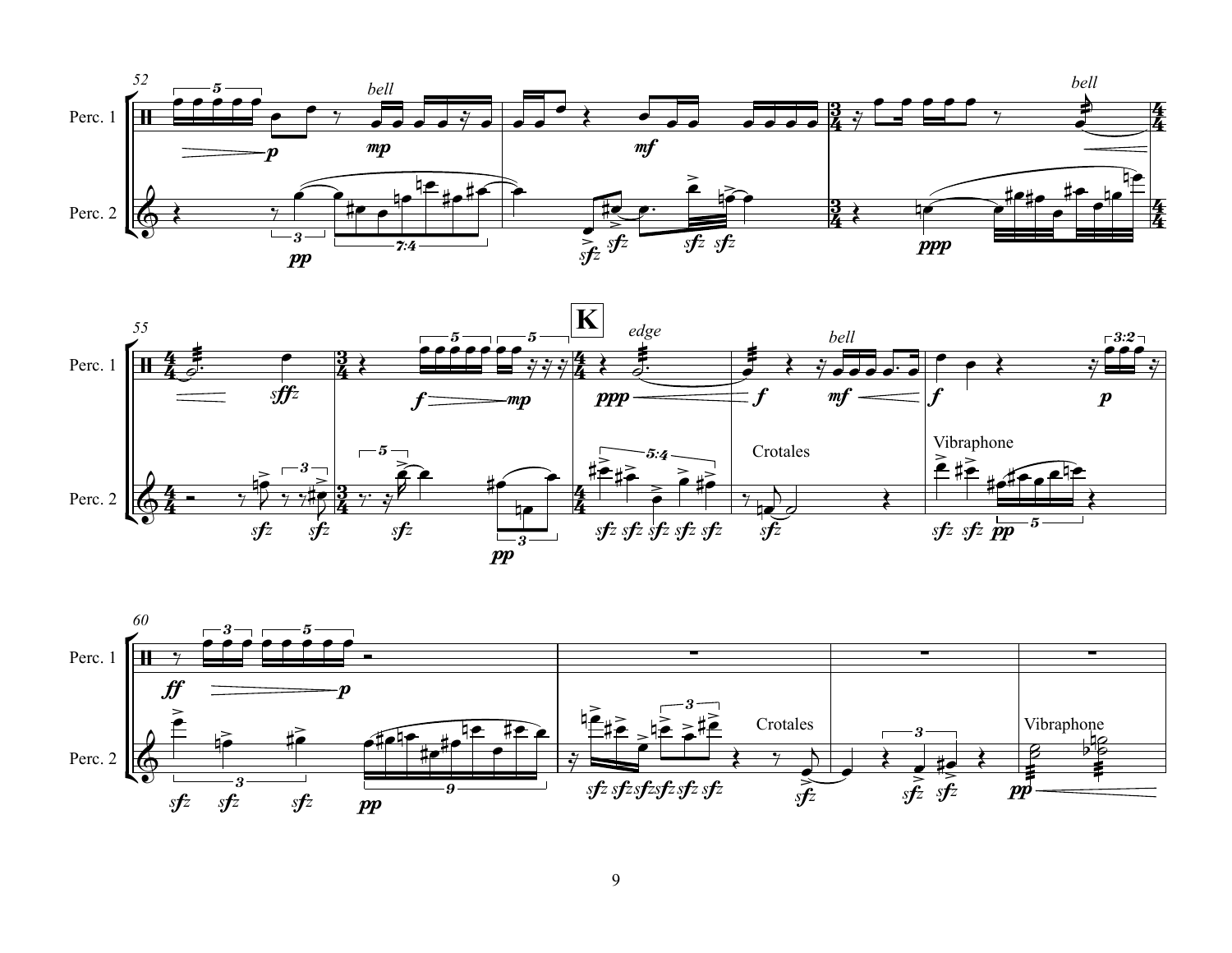



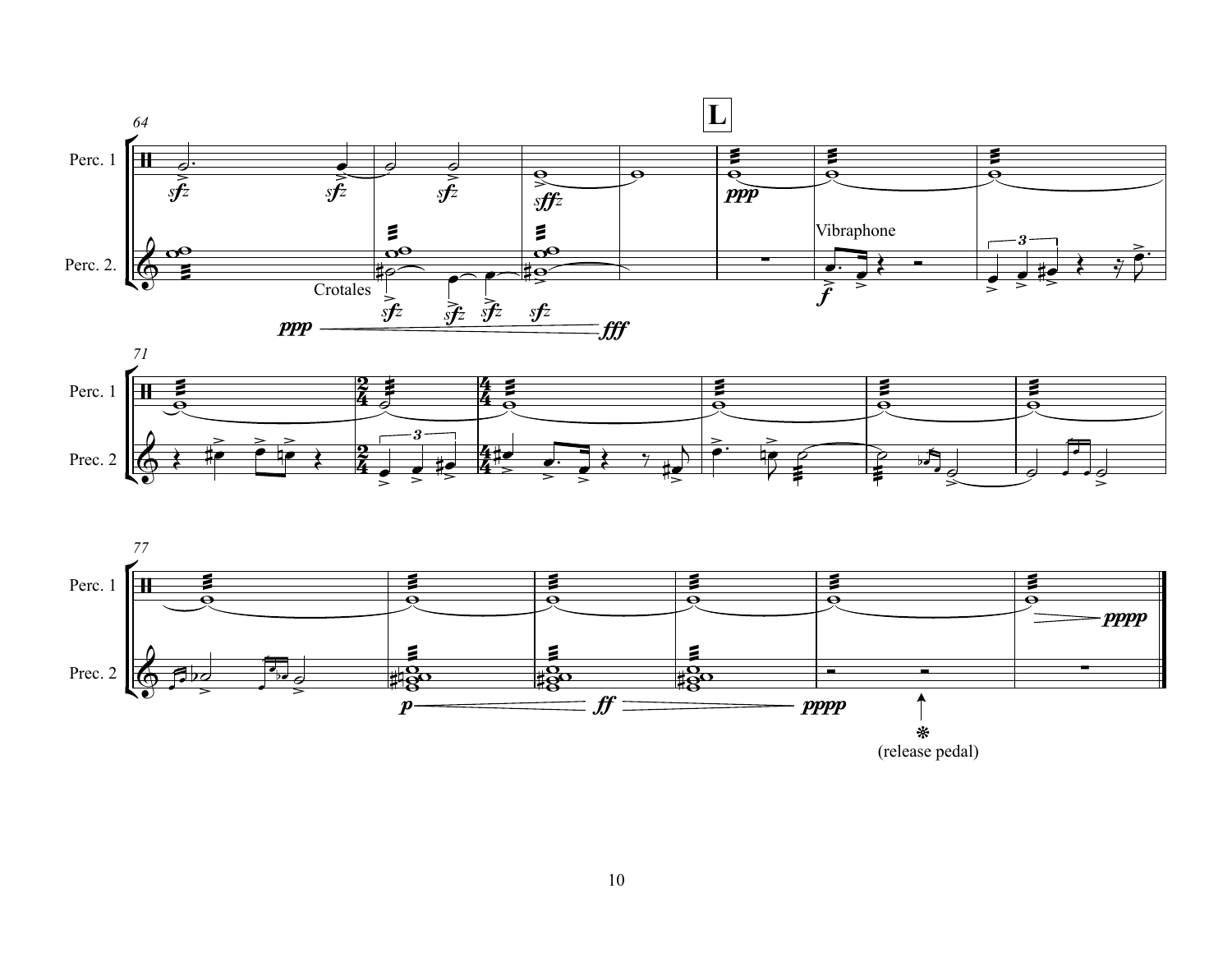## **III. Playing with Legos**





![](_page_13_Figure_3.jpeg)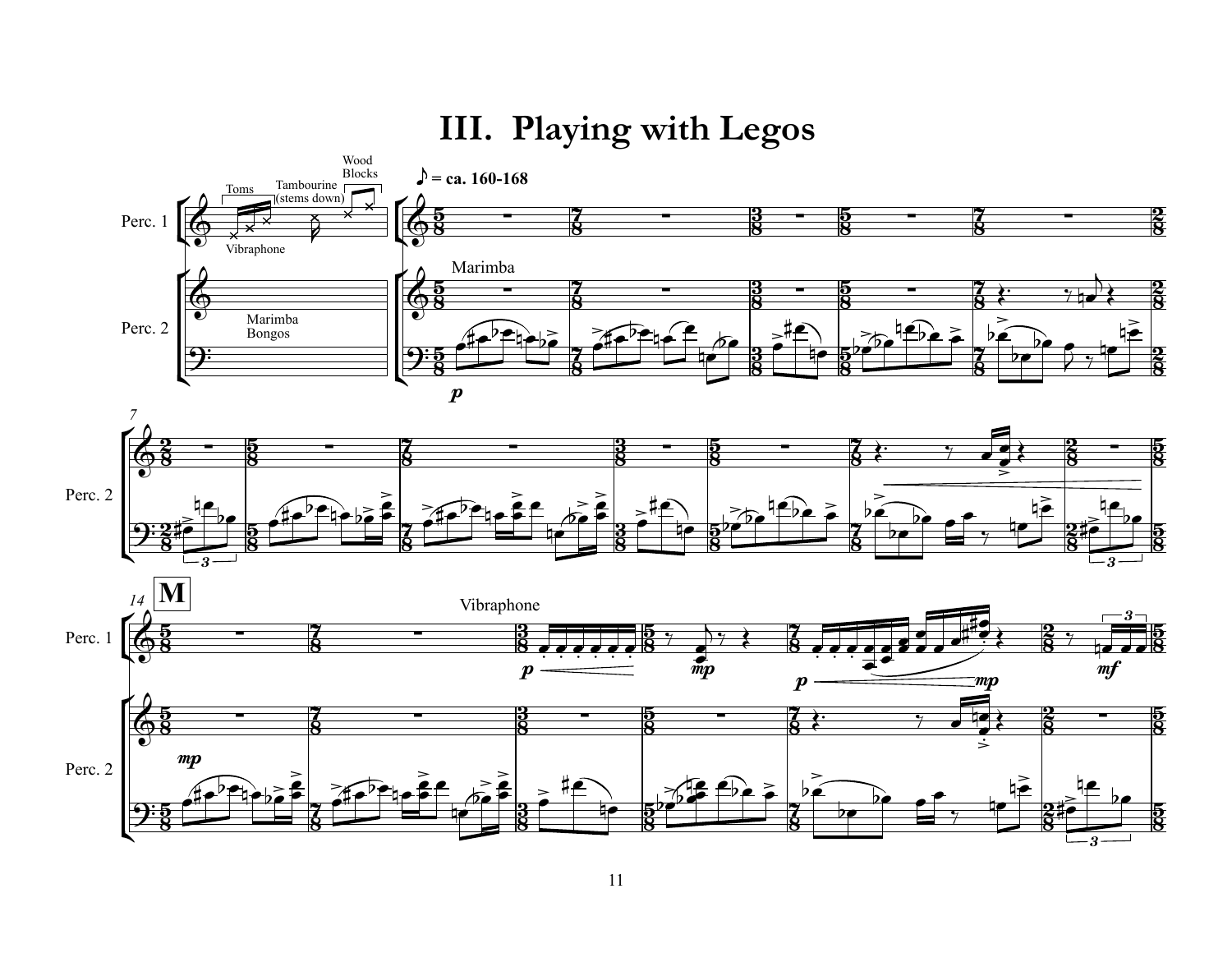![](_page_14_Figure_0.jpeg)

![](_page_14_Figure_1.jpeg)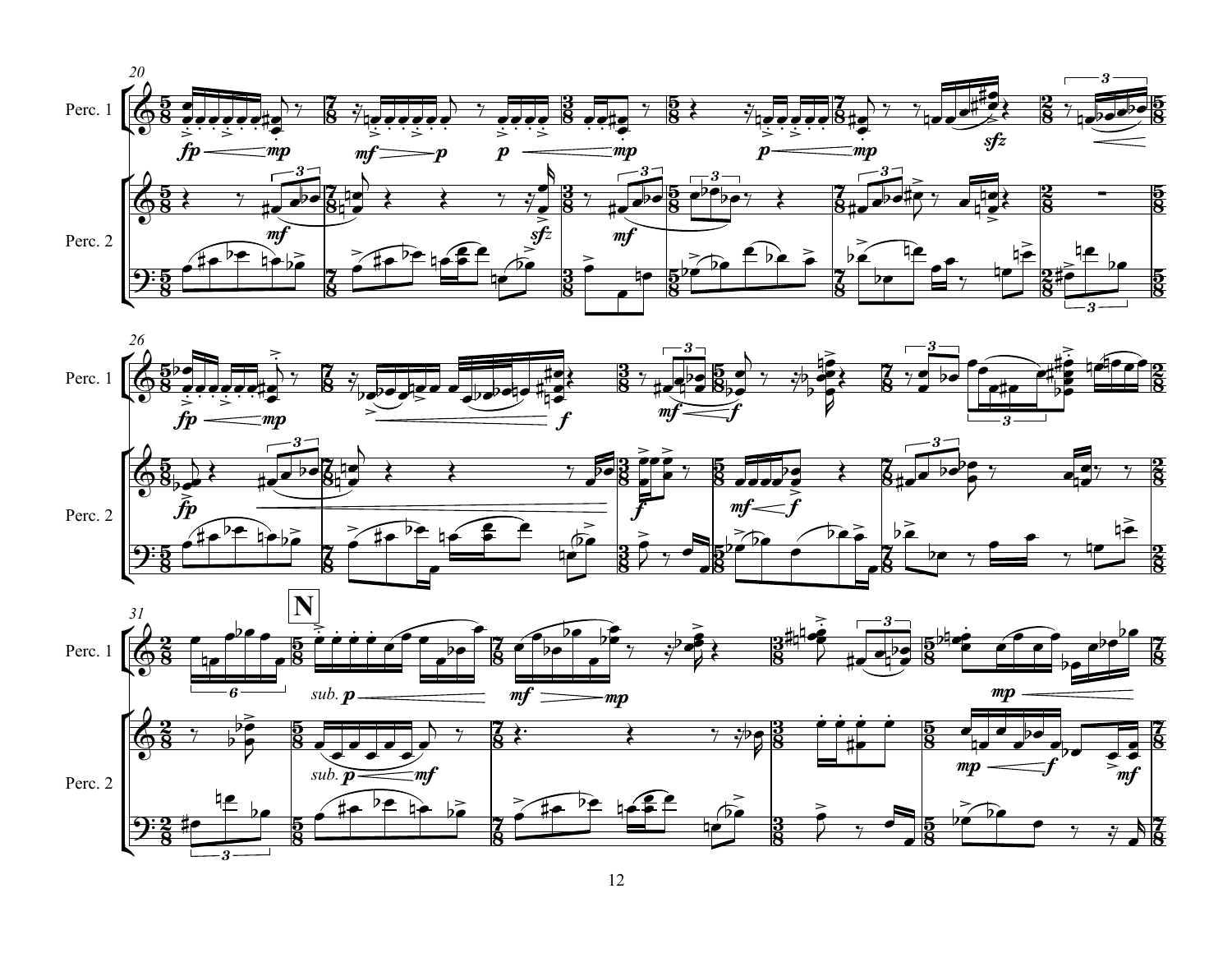![](_page_15_Figure_0.jpeg)

![](_page_15_Figure_1.jpeg)

![](_page_15_Figure_2.jpeg)

![](_page_15_Figure_3.jpeg)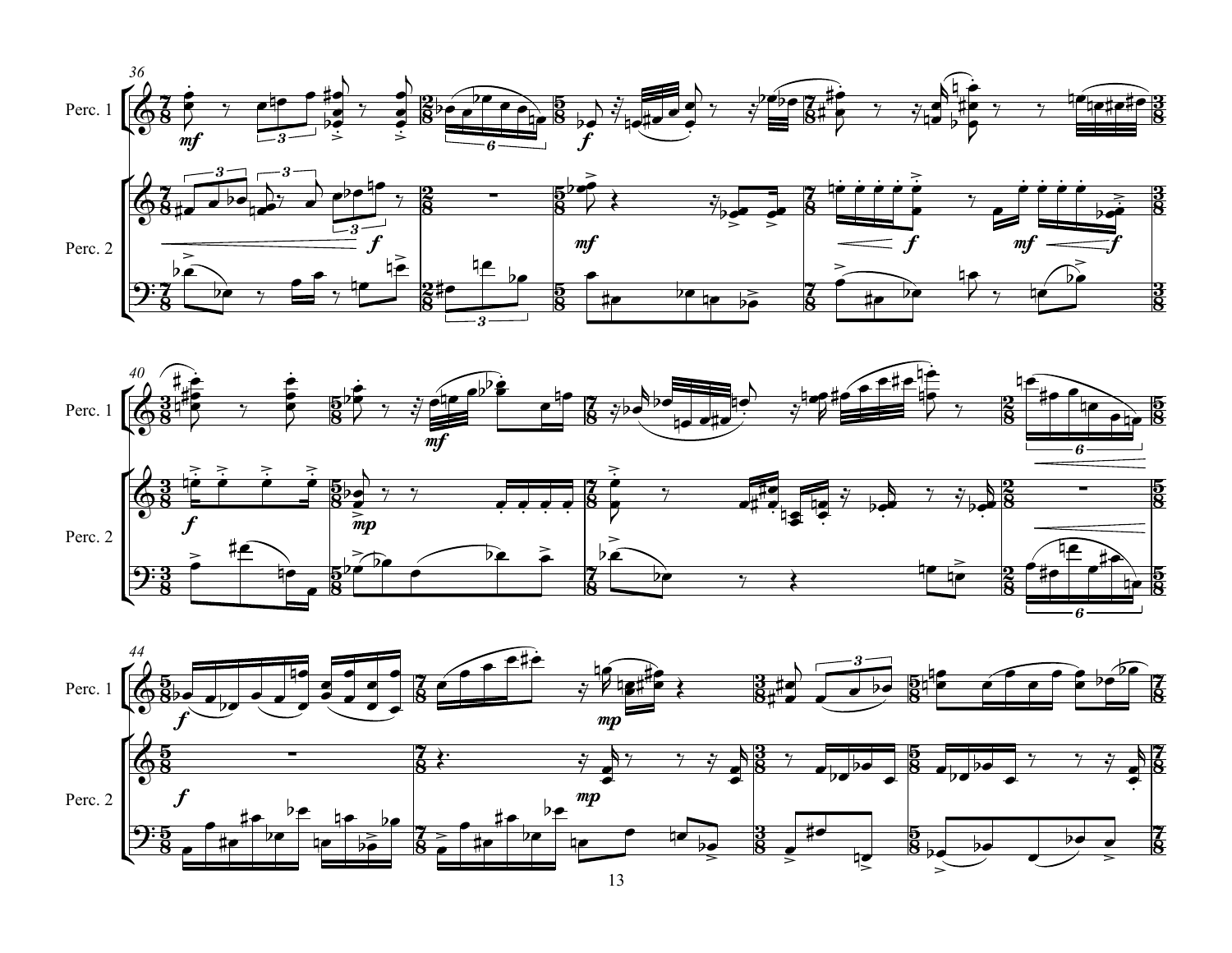![](_page_16_Figure_0.jpeg)

![](_page_16_Figure_1.jpeg)

![](_page_16_Figure_2.jpeg)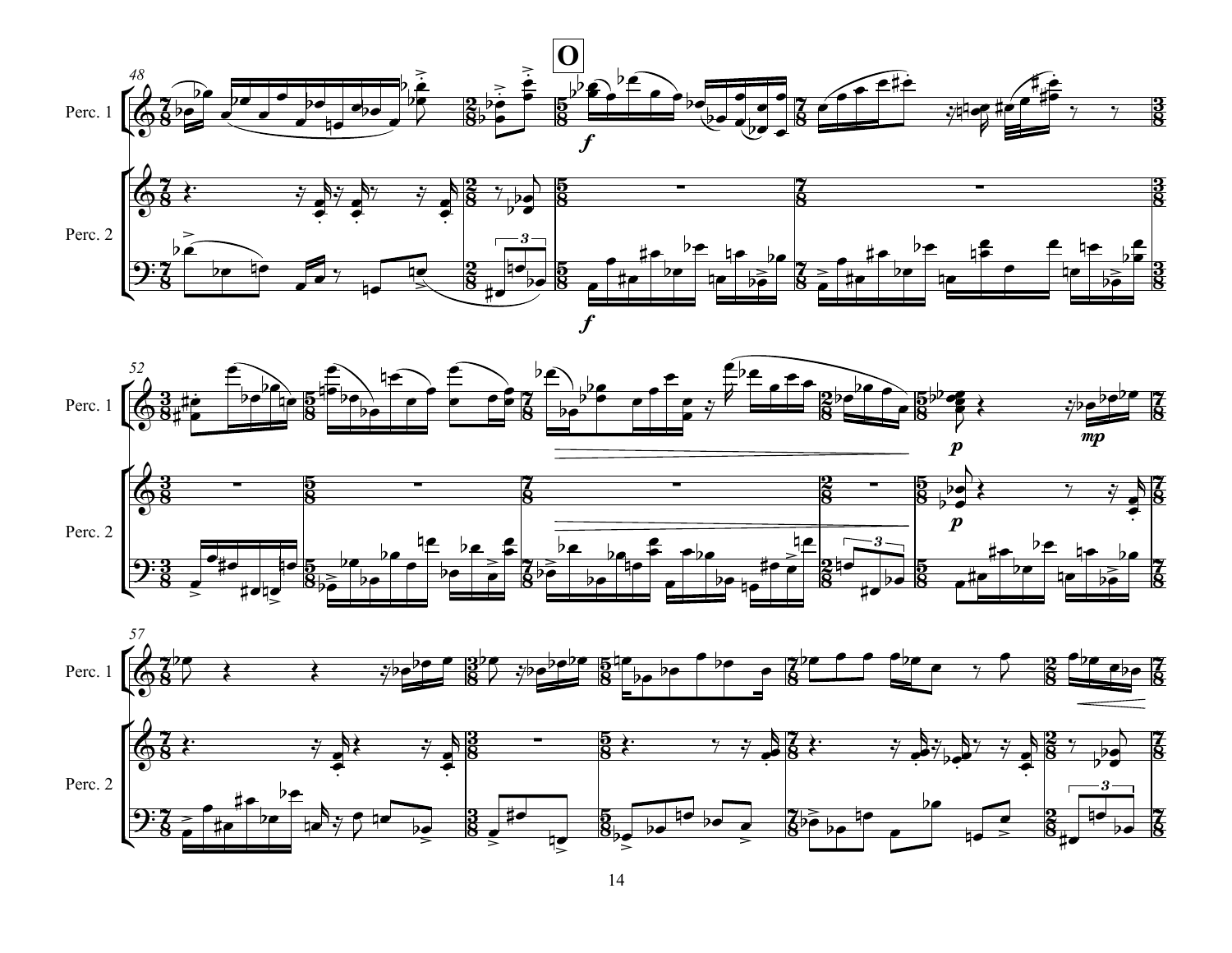![](_page_17_Figure_0.jpeg)

![](_page_17_Figure_1.jpeg)

![](_page_17_Figure_2.jpeg)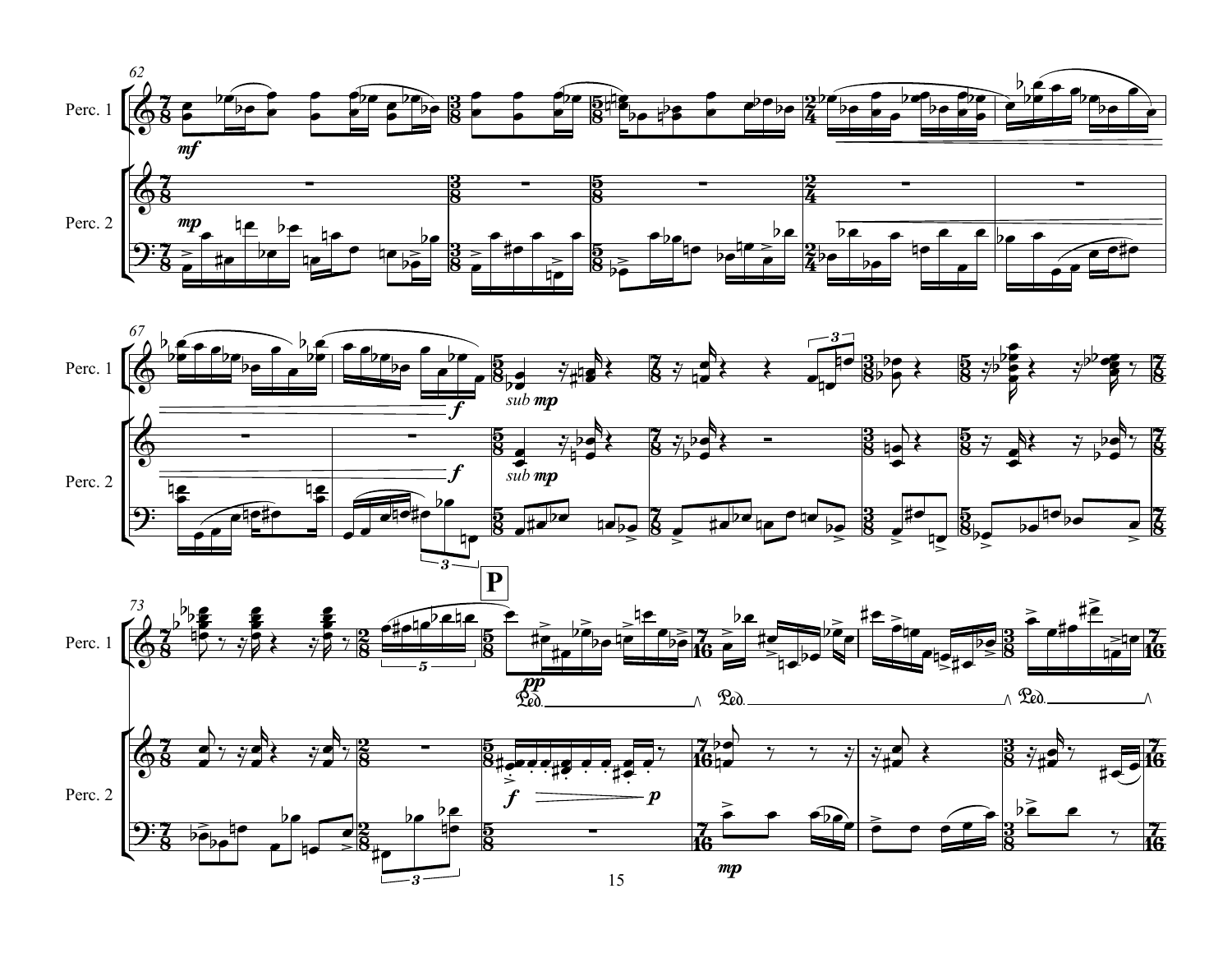![](_page_18_Figure_0.jpeg)

![](_page_18_Figure_1.jpeg)

![](_page_18_Figure_2.jpeg)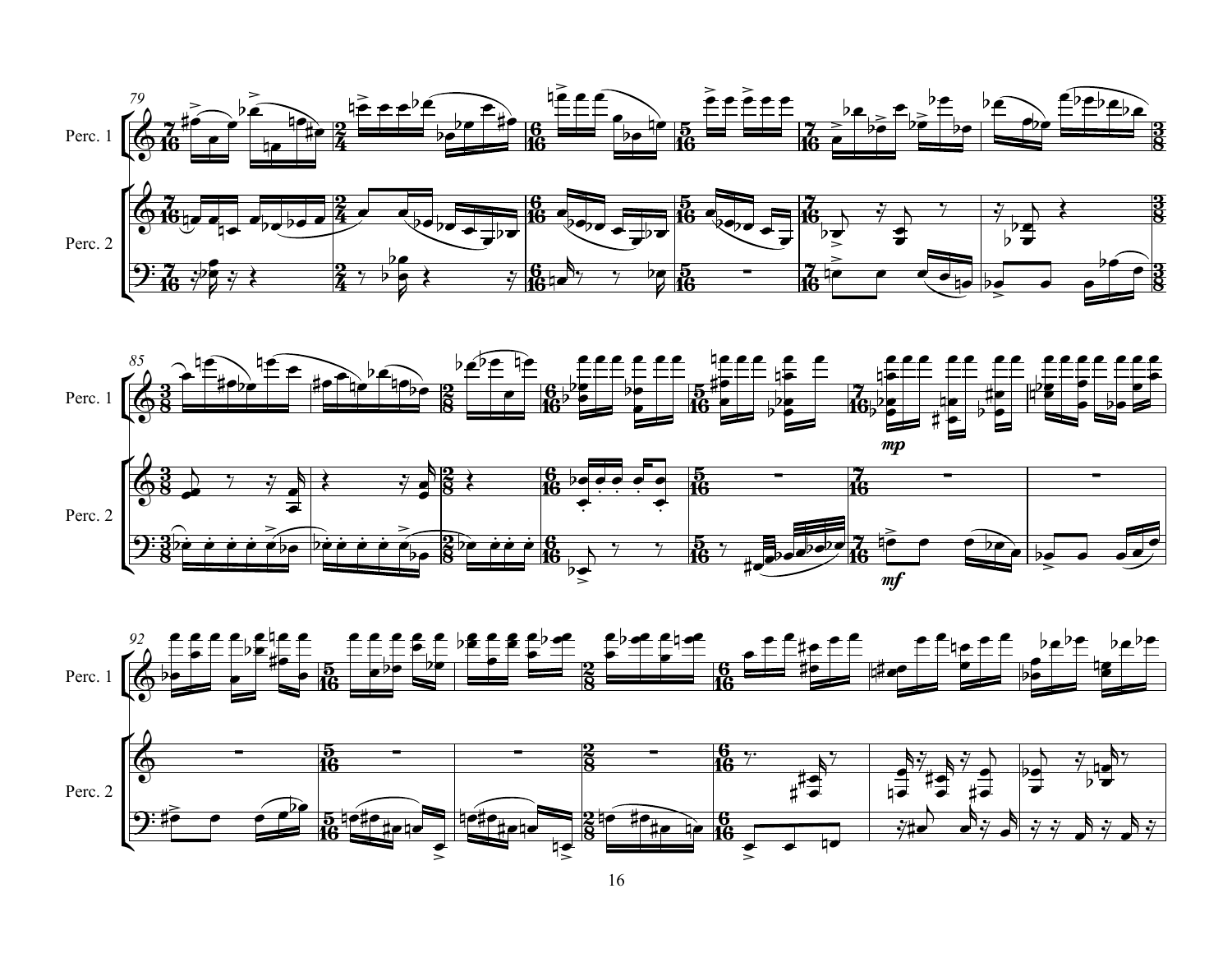![](_page_19_Figure_0.jpeg)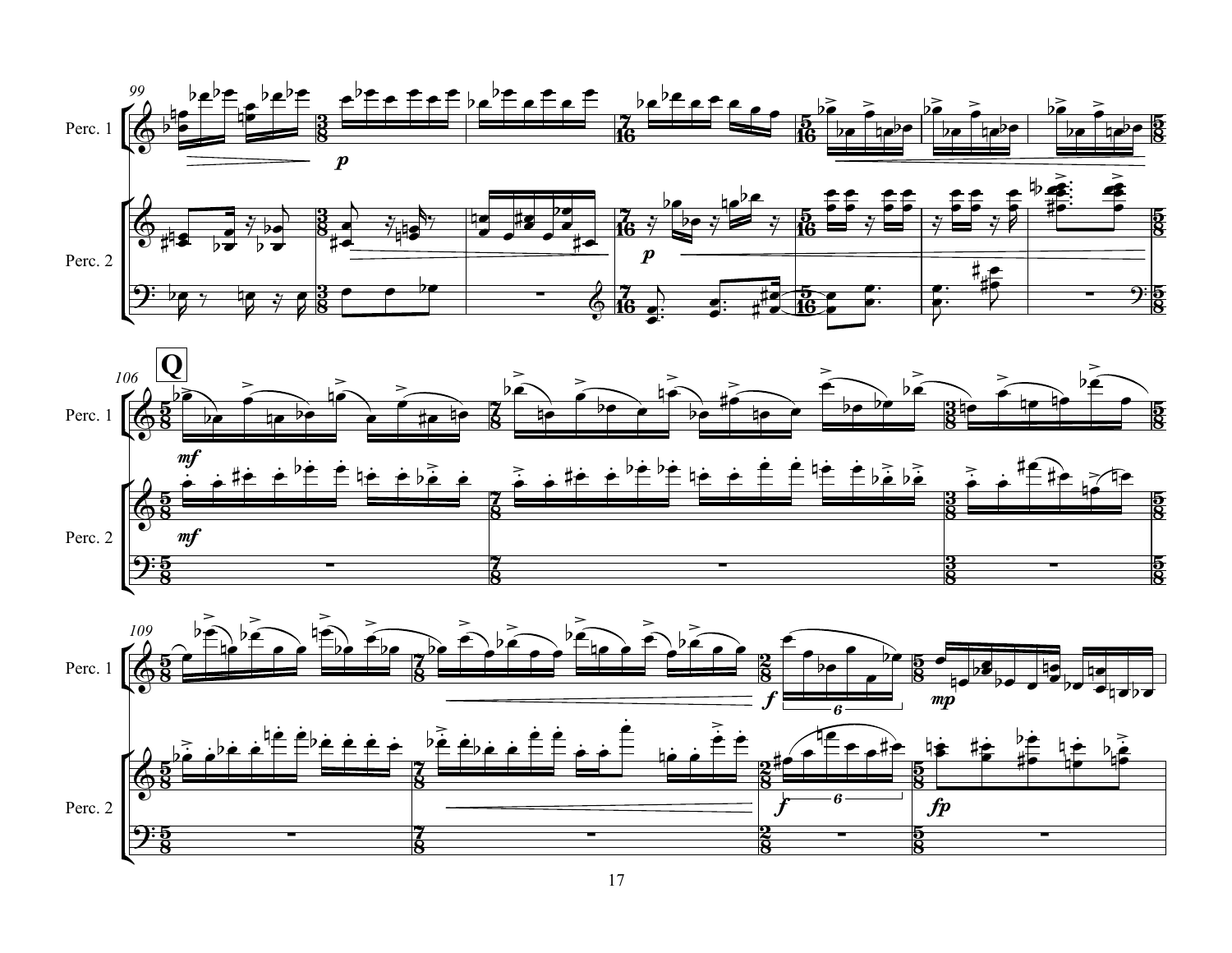![](_page_20_Figure_0.jpeg)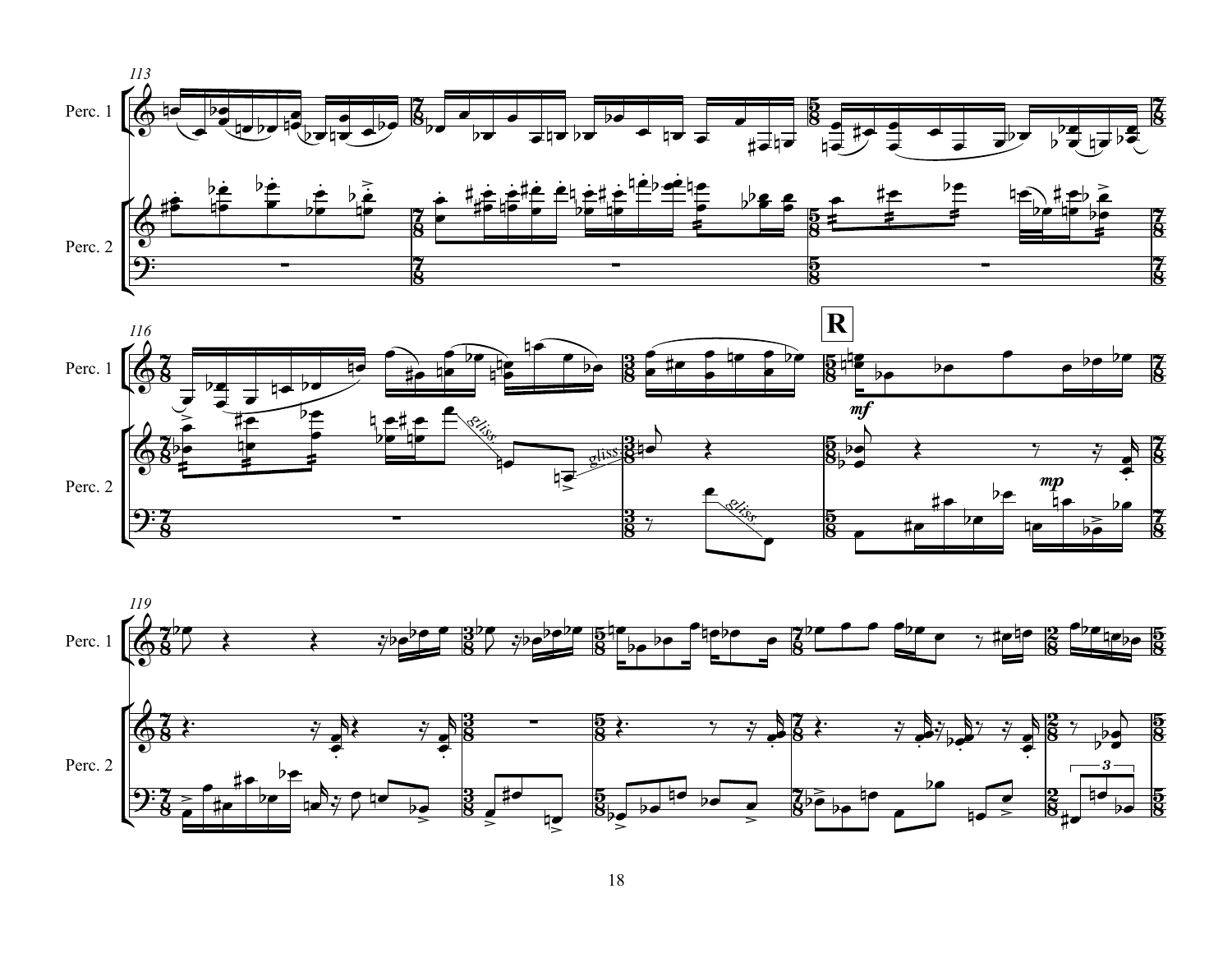![](_page_21_Figure_0.jpeg)

![](_page_21_Figure_1.jpeg)

![](_page_21_Figure_2.jpeg)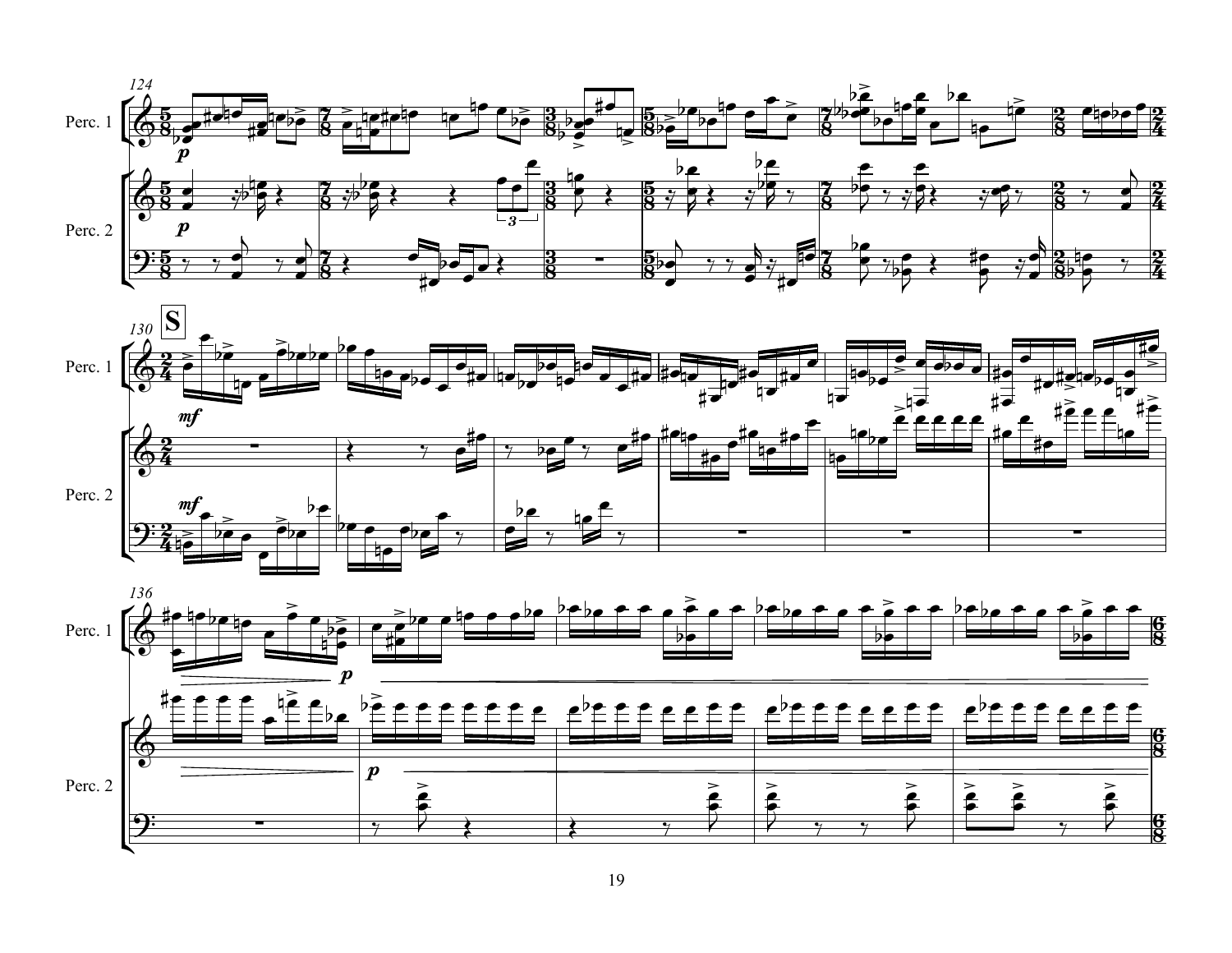![](_page_22_Figure_0.jpeg)

![](_page_22_Figure_1.jpeg)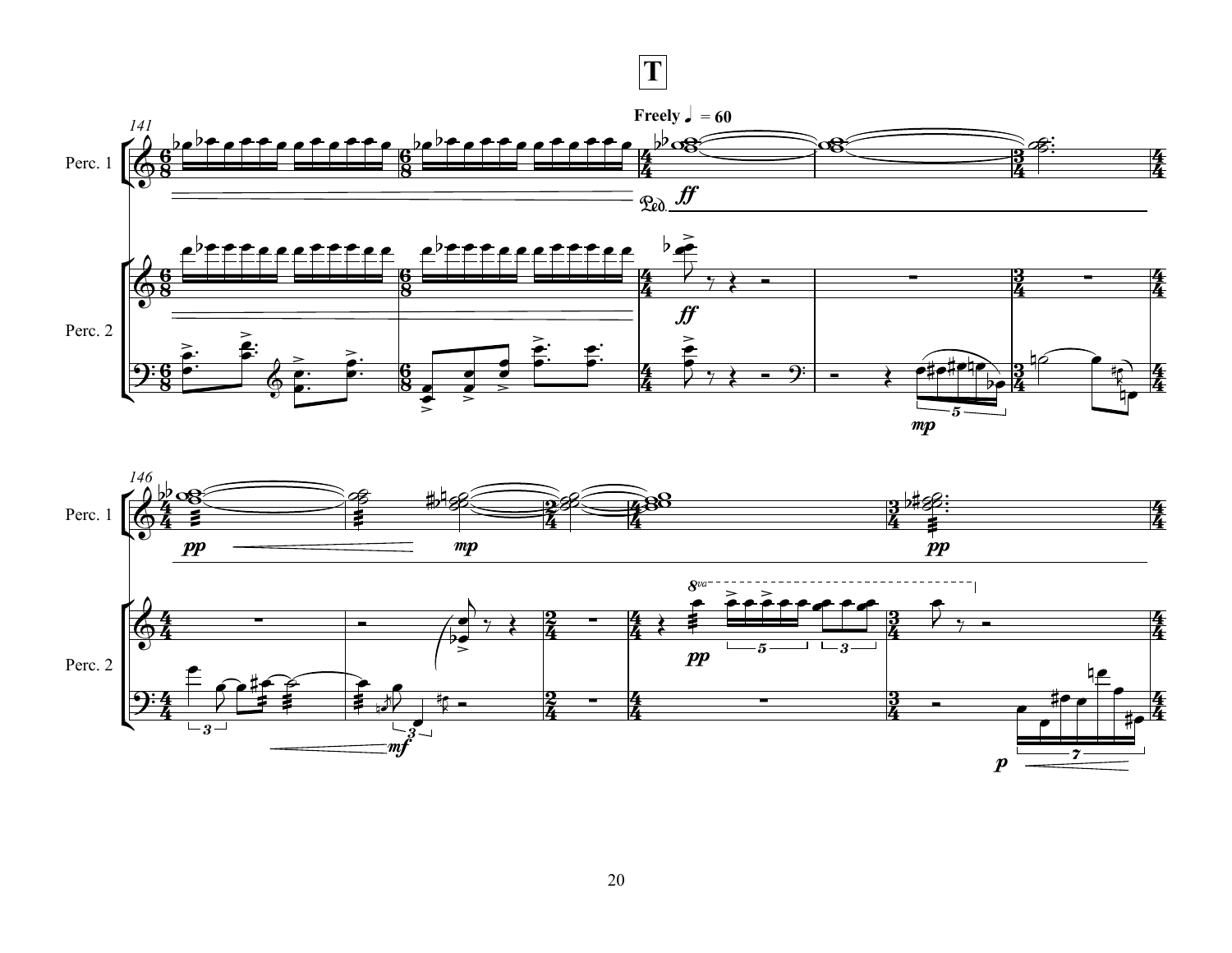![](_page_23_Figure_0.jpeg)

![](_page_23_Figure_1.jpeg)

![](_page_23_Figure_2.jpeg)

![](_page_23_Figure_3.jpeg)

![](_page_23_Figure_4.jpeg)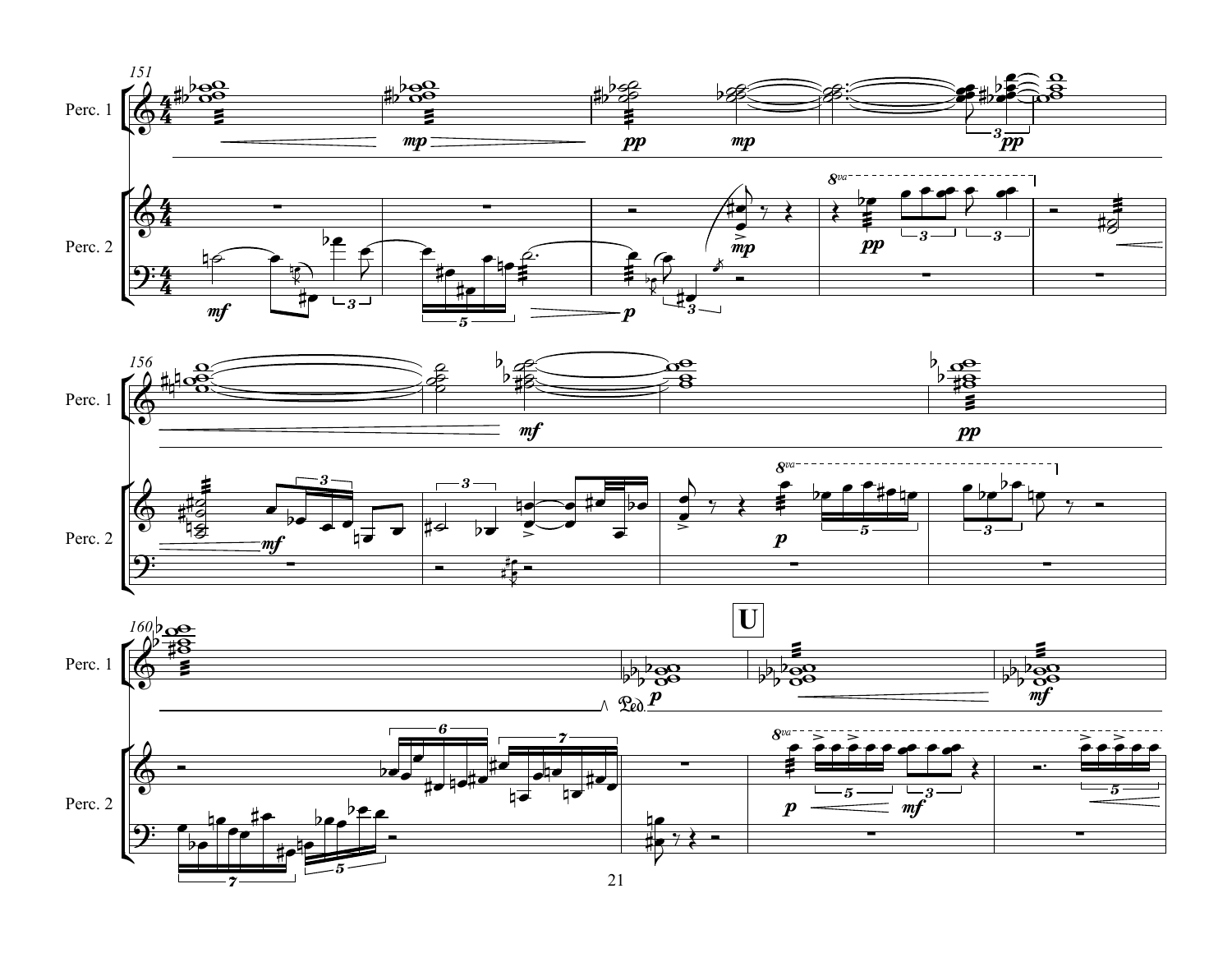![](_page_24_Figure_0.jpeg)

![](_page_24_Figure_1.jpeg)

![](_page_24_Figure_2.jpeg)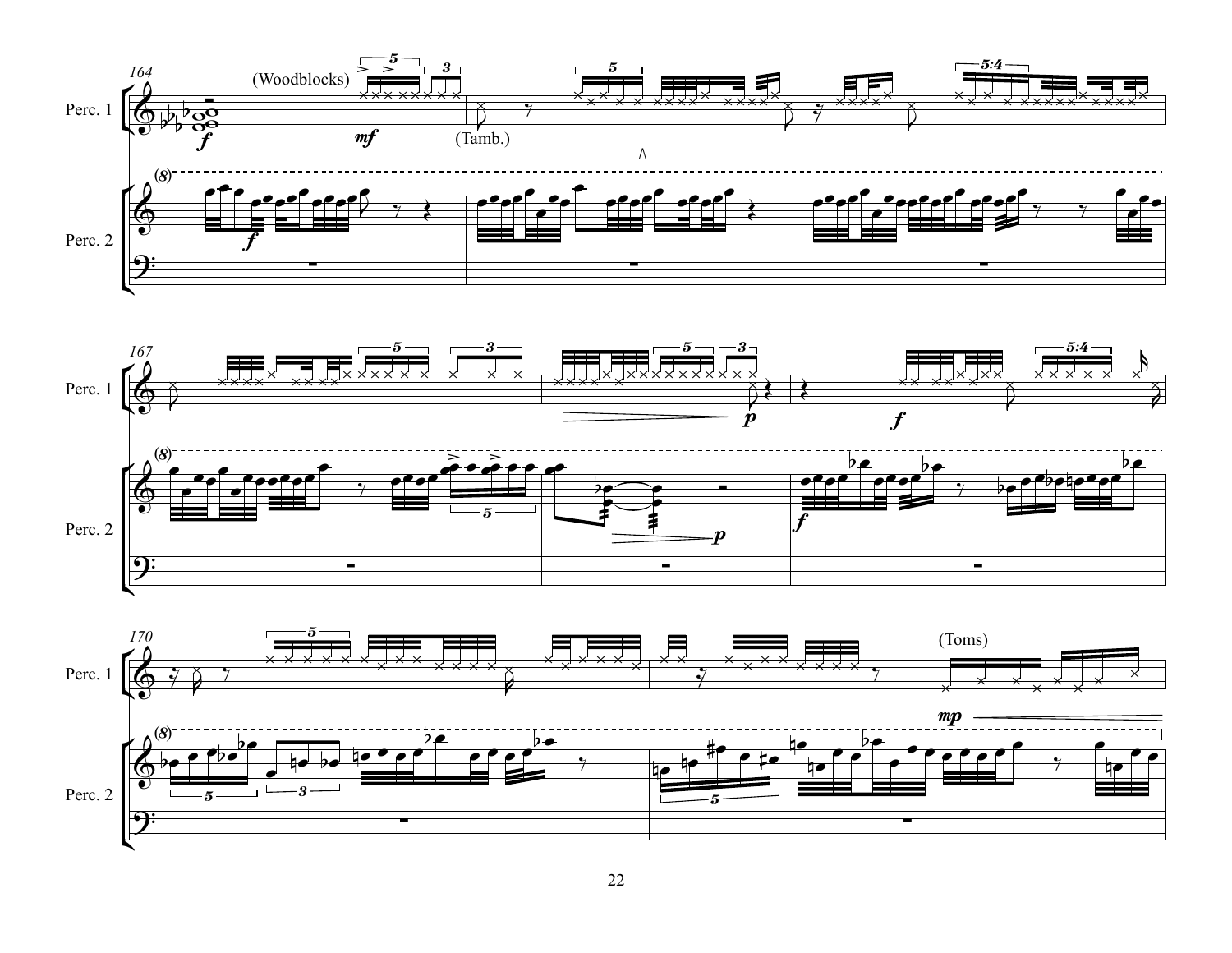![](_page_25_Figure_0.jpeg)

![](_page_25_Figure_1.jpeg)

![](_page_25_Figure_2.jpeg)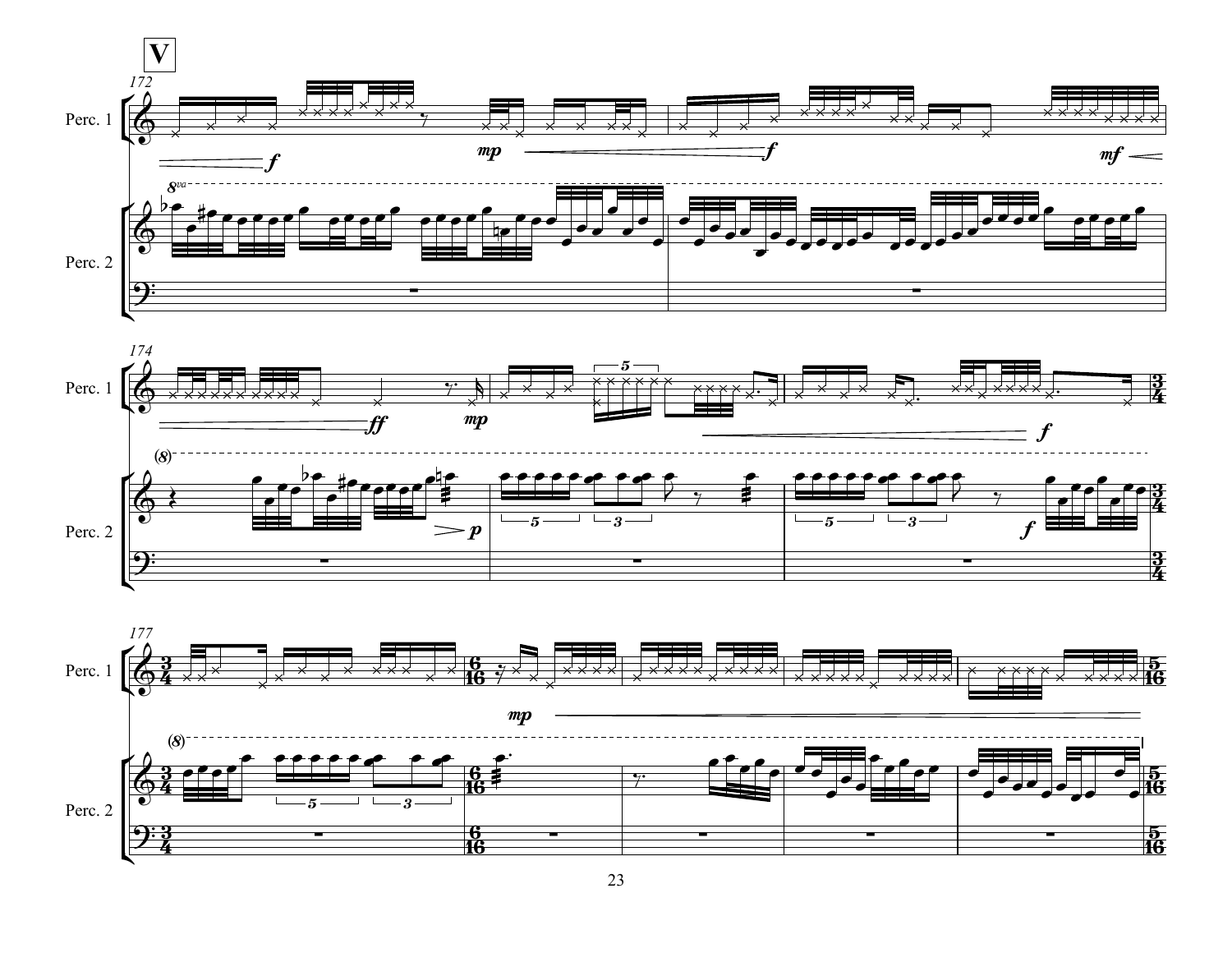![](_page_26_Figure_0.jpeg)

![](_page_26_Figure_1.jpeg)

![](_page_26_Figure_2.jpeg)

![](_page_26_Figure_3.jpeg)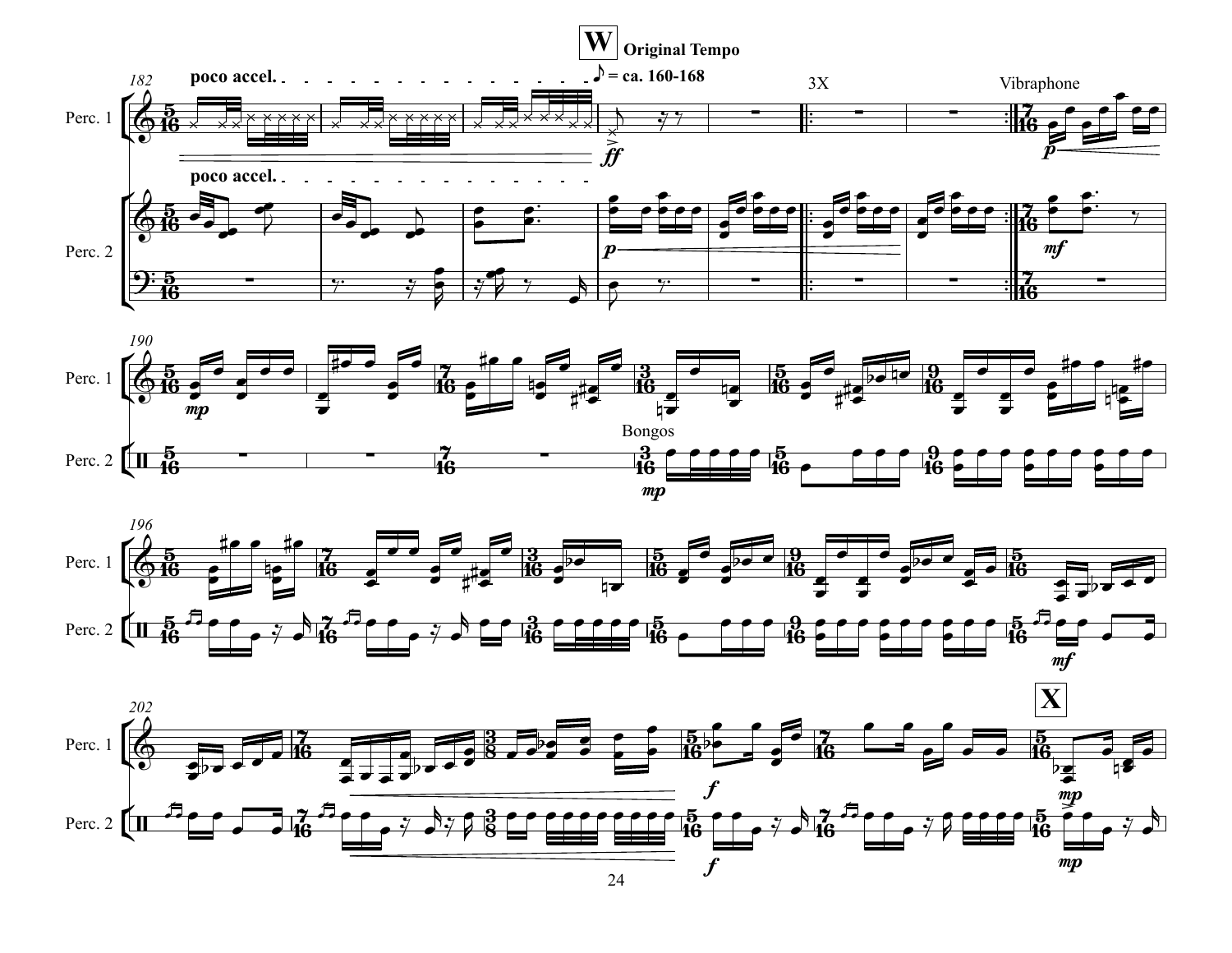![](_page_27_Figure_0.jpeg)

![](_page_27_Figure_1.jpeg)

![](_page_27_Figure_2.jpeg)

![](_page_27_Figure_3.jpeg)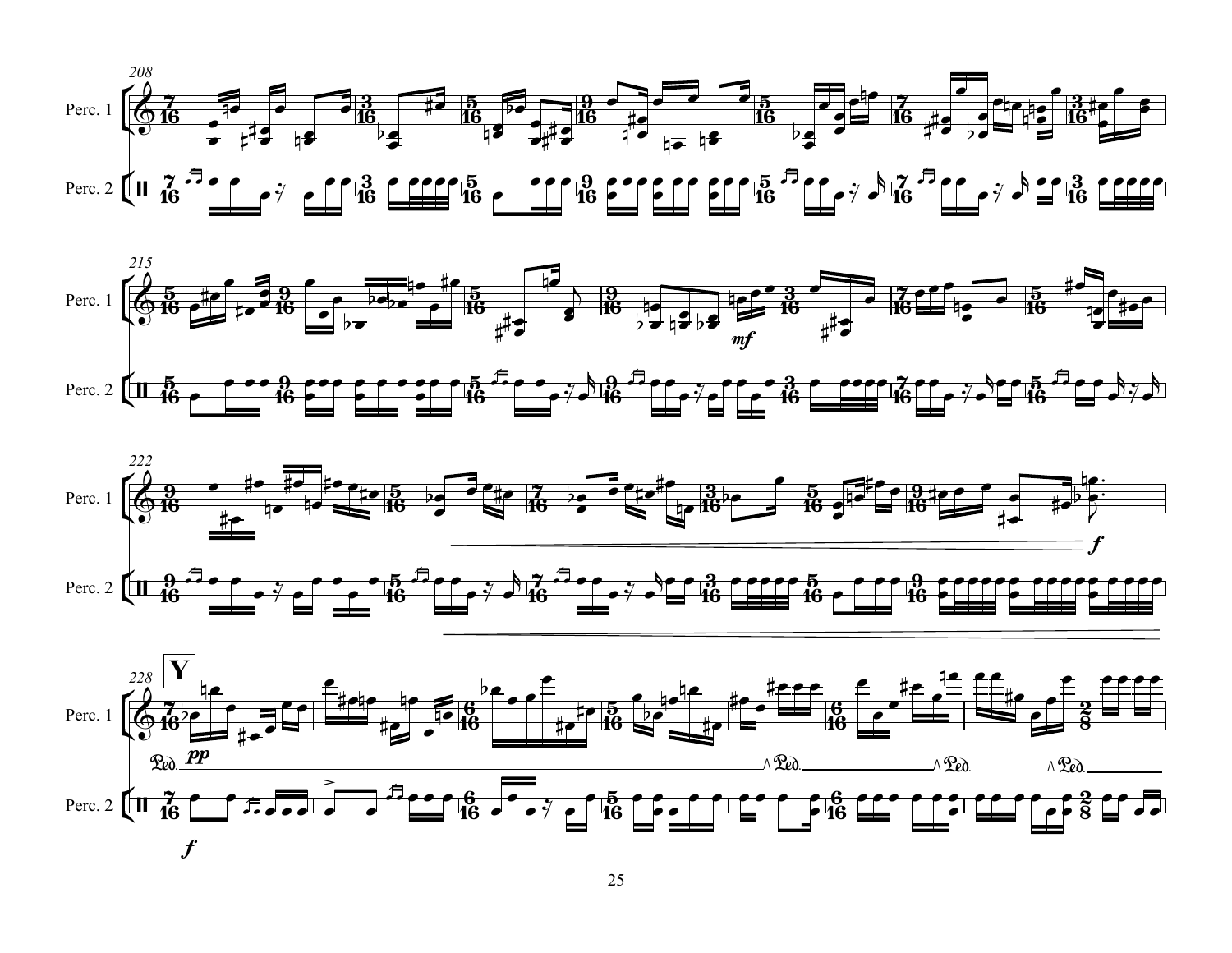![](_page_28_Figure_0.jpeg)

![](_page_28_Figure_1.jpeg)

![](_page_28_Figure_2.jpeg)

![](_page_28_Figure_3.jpeg)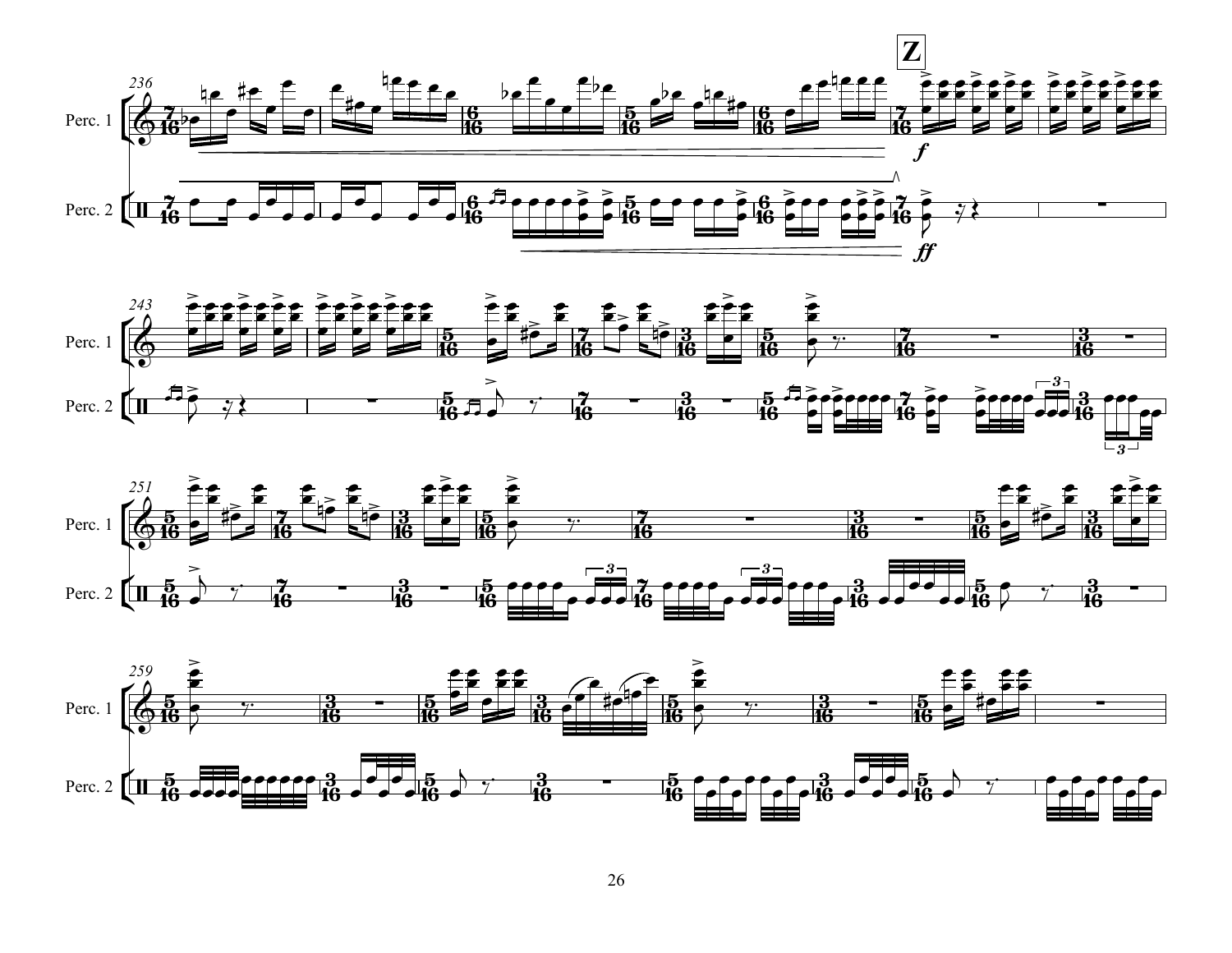![](_page_29_Figure_0.jpeg)

![](_page_29_Figure_1.jpeg)

![](_page_29_Figure_2.jpeg)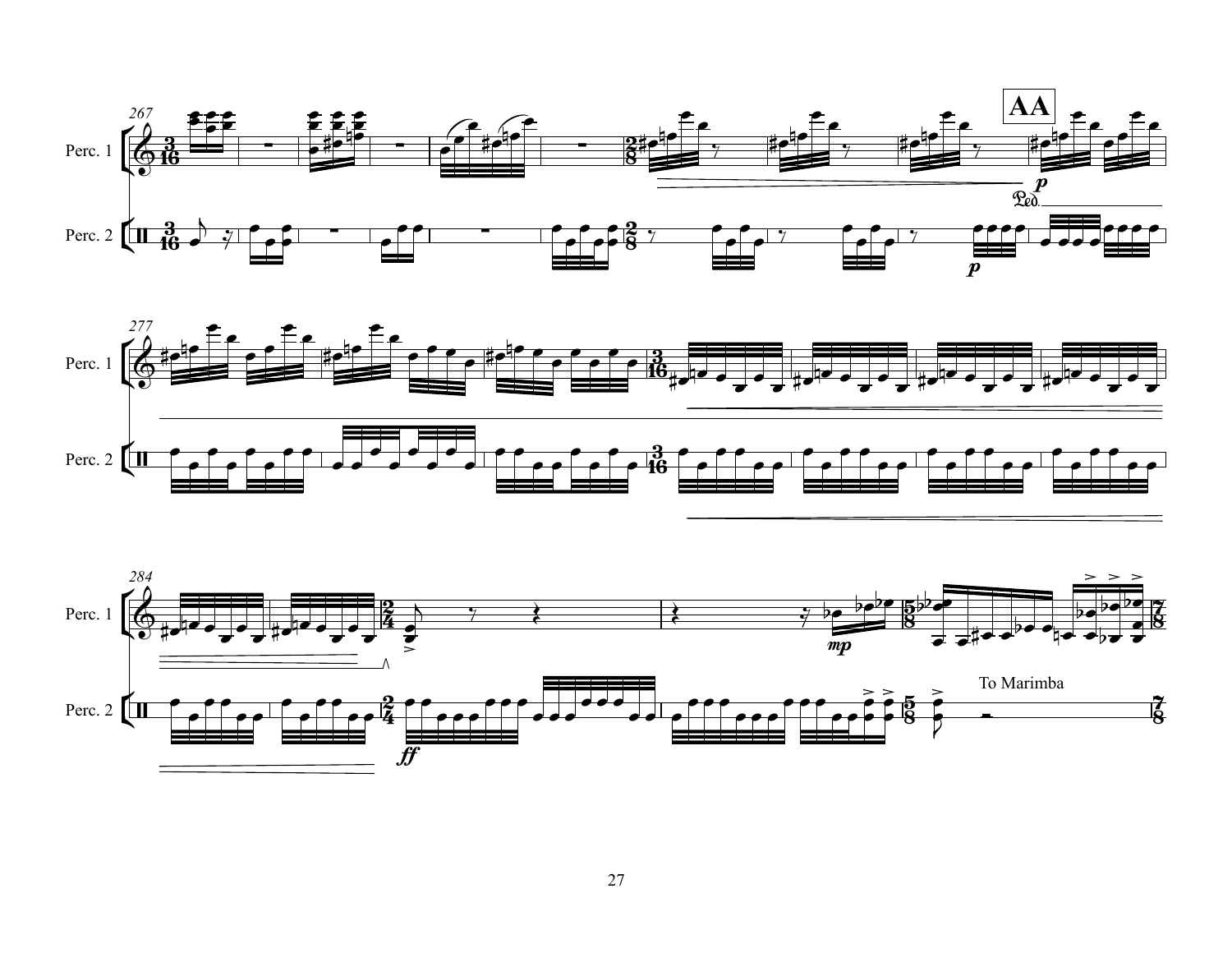![](_page_30_Figure_0.jpeg)

![](_page_30_Figure_1.jpeg)

![](_page_30_Figure_2.jpeg)